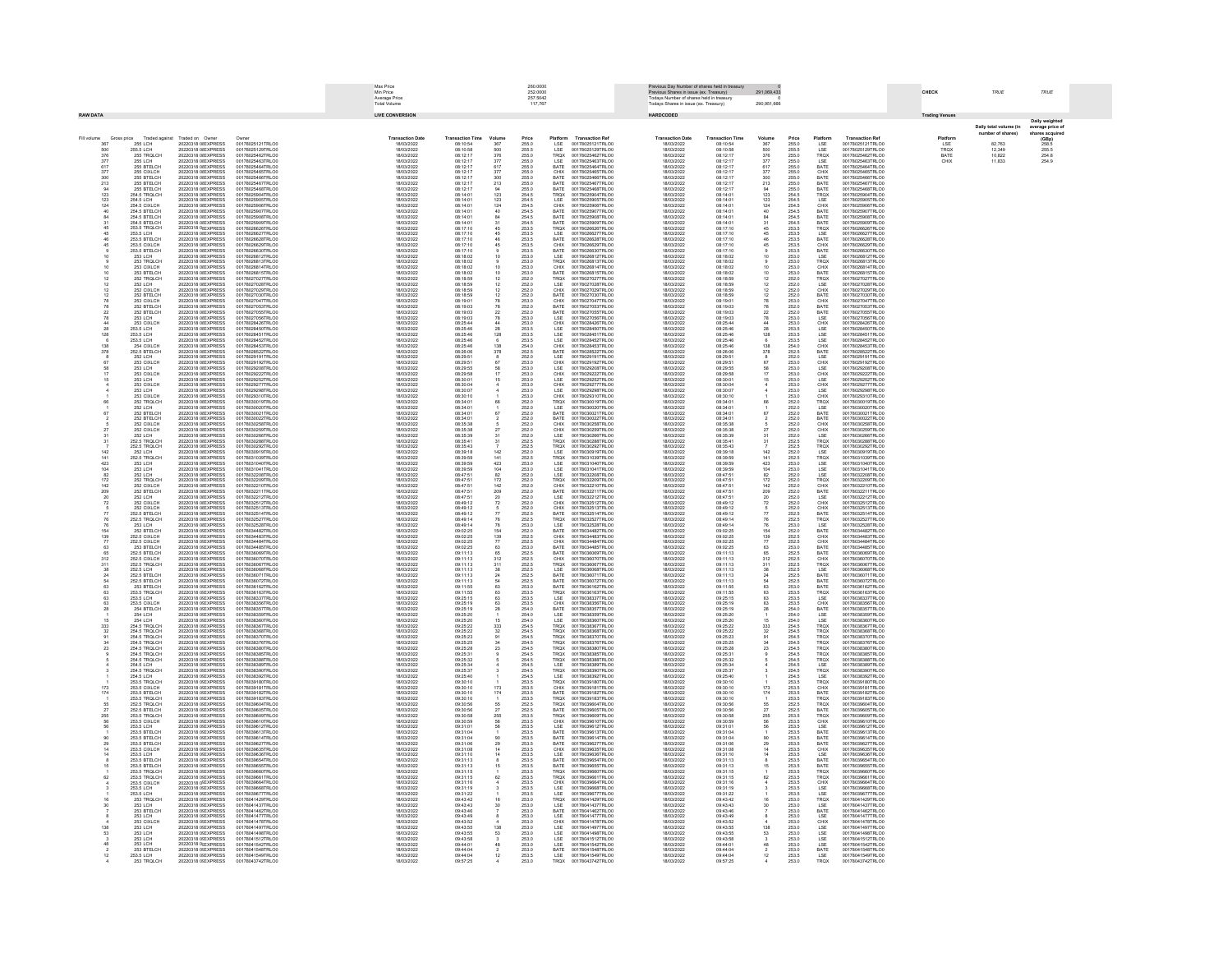|                  | 253 LCH                                                                                 | 20220318 0! EXPRESS                                                                                                                                                                  | 00178043743TRLO0                                                                                                     | 18/03/2022                                                         | 09:57:25                                                             |                                                | 253.0                                              | LSE<br>00178043743TRLO0                                                                                                                                            | 18/03/2022                                                         | 09:57:25                                                 |                                                               | 253.0                                              | LSE                                                                                   | 00178043743TRLO0                                                                                                     |
|------------------|-----------------------------------------------------------------------------------------|--------------------------------------------------------------------------------------------------------------------------------------------------------------------------------------|----------------------------------------------------------------------------------------------------------------------|--------------------------------------------------------------------|----------------------------------------------------------------------|------------------------------------------------|----------------------------------------------------|--------------------------------------------------------------------------------------------------------------------------------------------------------------------|--------------------------------------------------------------------|----------------------------------------------------------|---------------------------------------------------------------|----------------------------------------------------|---------------------------------------------------------------------------------------|----------------------------------------------------------------------------------------------------------------------|
|                  | 253 CIXLCH<br>253 BTELCH                                                                | 20220318 0! EXPRESS<br>20220318 0! EXPRESS                                                                                                                                           | 00178043744TRLO0                                                                                                     | 18/03/2022                                                         | 09:57:25<br>09:57:25                                                 |                                                | 253.0                                              | 00178043744TRLO0<br>00178043745TRLO0<br>CHIX                                                                                                                       | 18/03/2022                                                         | 09:57:25                                                 |                                                               | 253.0                                              | CHIX                                                                                  | 00178043744TRLO0<br>00178043745TRLO0                                                                                 |
| 273              |                                                                                         |                                                                                                                                                                                      | 00178043745TRLO0                                                                                                     | 18/03/2022                                                         |                                                                      | 273                                            | 253.0                                              | BATE                                                                                                                                                               | 18/03/2022                                                         | 09:57:25                                                 | 273                                                           | 253.0                                              | BATE                                                                                  |                                                                                                                      |
|                  | 253 LCH<br>252.5 CIXLCH                                                                 | 20220318 OF EXPRESS<br>20220318 0LEXPRESS                                                                                                                                            | 00178043746TRLO0<br>00178043752TRLO0                                                                                 | <b>RIDAVODOS</b><br>8/03/2022                                      | 09:57:25                                                             |                                                | 253.0<br>252.5                                     | LSE<br>CHIX<br>001780437451RLO0<br>00178043746TRLO0<br>00178043752TRLO0<br>00178043754TRLO0<br>00178043755TRLO0                                                    | 18/03/2022<br>803/2022                                             | 09:57:25<br>09:57:33                                     | Ŕ1                                                            | 253.0<br>252.5                                     | LSE<br>CHIX<br>BATE<br>BATE<br>CHIX<br>DATE<br>LSE<br>LSE<br>LSE<br>LSE<br>LSE<br>LSE | 00178043746TRLO0<br>00178043752TRLOC                                                                                 |
|                  |                                                                                         |                                                                                                                                                                                      |                                                                                                                      |                                                                    |                                                                      |                                                |                                                    |                                                                                                                                                                    |                                                                    |                                                          |                                                               |                                                    |                                                                                       |                                                                                                                      |
|                  | 253 BTELCH                                                                              | 20220318 01 EXPRESS<br>20220318 01 EXPRESS<br>20220318 01 EXPRESS                                                                                                                    | 00178043753TRLO0<br>00178043753TRLO0<br>00178043755TRLO0                                                             | 8/03/2022                                                          | 09:57:33<br>09:57:33<br>09:57:34                                     | 140<br>72<br>211<br>151<br>211                 | 253.0                                              |                                                                                                                                                                    | 18/03/2022                                                         | 09:57:33                                                 |                                                               | 253.0                                              |                                                                                       | 00178043753TRLO0<br>00178043753TRLO0<br>00178043754TRLO0                                                             |
| 211              | 253 BTELCH<br>253 LCH                                                                   |                                                                                                                                                                                      |                                                                                                                      | 18/03/2022<br>18/03/2022                                           |                                                                      |                                                | 253.0<br>253.0                                     | BATE<br>LSE                                                                                                                                                        | 18/03/2022<br>18/03/2022                                           | 09:57:33<br>09:57:34                                     | $\frac{72}{211}$                                              | 253.0<br>253.0                                     |                                                                                       |                                                                                                                      |
| 151              | 253 CIXLCH<br>253.5 TRQLCH                                                              |                                                                                                                                                                                      |                                                                                                                      | 18/03/2022                                                         | 09:57:37                                                             |                                                |                                                    |                                                                                                                                                                    | 18/03/2022                                                         | 09:57:37                                                 |                                                               |                                                    |                                                                                       | 00178043762TRLO0                                                                                                     |
| 211              |                                                                                         | 20220318 0! EXPRESS<br>20220318 0! EXPRESS                                                                                                                                           | 00178043762TRLO0<br>00178043763TRLO0                                                                                 | 18/03/2022                                                         | 09:57:37                                                             |                                                | 253.0<br>253.5                                     | CHIX<br>TRQX<br>00178043762TRLO0<br>00178043763TRLO0                                                                                                               | 18/03/2022                                                         | 09:57:37                                                 | $\frac{151}{211}$                                             | 253.0<br>253.5                                     |                                                                                       | 00178043763TRLOO                                                                                                     |
| 63               | 253.5 BTELCH                                                                            | 20220318 0! EXPRESS                                                                                                                                                                  | 00178043764TRLO0                                                                                                     | 18/03/2022                                                         | 09:57:40                                                             | 53                                             | 253.5                                              | BATE<br>00178043764TRLO0                                                                                                                                           | 18/03/2022                                                         | 09:57:40                                                 | 53                                                            | 253.5                                              |                                                                                       | 00178043764TRLO0                                                                                                     |
|                  | 252.5 LCH<br>253.5 TROLCH                                                               | 20220318 0! EXPRESS<br>20220318 0! EXPRESS                                                                                                                                           | 001780437641RLO0<br>00178043767TRLO0<br>00178043782TRLO0<br>00178043783TRLO0<br>00178043788TRLO0<br>00178043790TRLO0 | 18/03/2022<br>18/03/2022                                           | 09:57:41<br>09:57:43                                                 |                                                | 253.5<br>252.5<br>253.5<br>253.5<br>253.5          | LSE<br>TRQX<br>001780437641RLO0<br>00178043767TRLO0<br>00178043782TRLO0<br>00178043783TRLO0<br>00178043788TRLO0<br>00178043790TRLO0                                | 18/03/2022<br>18/03/2022                                           | 09:57:41<br>09:57:43                                     |                                                               | 253.5<br>252.5<br>253.5<br>253.5<br>253.5          |                                                                                       | 001780437641RLO0<br>00178043767TRLO0<br>00178043782TRLO0<br>00178043787TRLO0<br>00178043788TRLO0                     |
|                  |                                                                                         |                                                                                                                                                                                      |                                                                                                                      |                                                                    |                                                                      | 38830247                                       |                                                    |                                                                                                                                                                    |                                                                    |                                                          | $363$<br>$32$<br>$47$                                         |                                                    |                                                                                       |                                                                                                                      |
|                  | 252.5 LCH<br>252.5 LCH<br>253.5 LCH                                                     | 20220318 01 EXPRESS<br>20220318 01 EXPRESS<br>20220318 01 EXPRESS                                                                                                                    |                                                                                                                      | 18/03/2022<br>18/03/2022                                           | 09:57:45<br>09:57:45                                                 |                                                |                                                    | LSE<br>LSE<br>LSE                                                                                                                                                  | 18/03/2022<br>18/03/2022<br>18/03/2022                             |                                                          |                                                               |                                                    |                                                                                       |                                                                                                                      |
|                  |                                                                                         |                                                                                                                                                                                      |                                                                                                                      |                                                                    |                                                                      |                                                |                                                    |                                                                                                                                                                    |                                                                    |                                                          |                                                               |                                                    |                                                                                       |                                                                                                                      |
|                  | 253.5 LCH                                                                               |                                                                                                                                                                                      |                                                                                                                      | 18/03/2022                                                         | 09:57:46                                                             |                                                |                                                    |                                                                                                                                                                    | 18/03/2022                                                         | 09:57:46                                                 |                                                               |                                                    |                                                                                       |                                                                                                                      |
|                  | 253.5 TROLCH<br>253.5 BTELCH                                                            | 20220318 0! EXPRESS<br>20220318 0! EXPRESS                                                                                                                                           | 00178043796TRLO0<br>00178043798TRLO0                                                                                 | 18/03/2022                                                         | 09:57:49                                                             | $^{25}_{14}$                                   | 253.5<br>253.5                                     | TRQX<br>BATE<br>00178043796TRLO0<br>00178043798TRLO0                                                                                                               | 18/03/2022                                                         | 09:57:49                                                 | $\frac{25}{14}$                                               | 253.5<br>253.5                                     | TRQX<br>BATE                                                                          | 00178043796TRLO0<br>00178043798TRLO0                                                                                 |
|                  | 253.5 LCH                                                                               | 20220318 OLEXPRESS                                                                                                                                                                   | 00178043800TRLO0                                                                                                     | 18/03/2022<br>18/03/2022                                           | 09:57:50<br>09:57:52                                                 |                                                |                                                    | 00178043800TRLO0                                                                                                                                                   | 18/03/2022<br>18/03/2022                                           | 09:57:50<br>09:57:52                                     |                                                               |                                                    |                                                                                       | 00178043800TRLO0                                                                                                     |
|                  | 253.5 LCH                                                                               | 20220318 0LEXPRESS                                                                                                                                                                   | 00178043802TRLO0                                                                                                     | 18/03/2022                                                         | 09:57:55                                                             | $\frac{13}{12}$                                | 253.5<br>253.5                                     | LSE<br>LSE<br>00178043802TRLO0                                                                                                                                     | 18/03/2022                                                         | 09:57:55                                                 | $13$<br>$12$                                                  | 253.5<br>253.5                                     |                                                                                       | 00178043802TRLOO                                                                                                     |
|                  |                                                                                         |                                                                                                                                                                                      |                                                                                                                      |                                                                    |                                                                      |                                                |                                                    |                                                                                                                                                                    |                                                                    |                                                          |                                                               |                                                    |                                                                                       |                                                                                                                      |
|                  |                                                                                         |                                                                                                                                                                                      |                                                                                                                      | 18/03/2022<br>18/03/2022<br>18/03/2022                             | 09:57:58<br>09:57:58<br>09:57:59<br>09:58:01                         |                                                | 253.5<br>253.5<br>253.5                            | TROX<br>LSE<br>BATE                                                                                                                                                | 18/03/2022<br>18/03/2022<br>18/03/2022                             | 09:57:58<br>09:57:58<br>09:57:59<br>09:58:01             |                                                               | 253.5<br>253.5<br>253.5                            |                                                                                       |                                                                                                                      |
|                  |                                                                                         |                                                                                                                                                                                      |                                                                                                                      |                                                                    |                                                                      |                                                |                                                    |                                                                                                                                                                    |                                                                    |                                                          |                                                               |                                                    |                                                                                       |                                                                                                                      |
|                  | 253.5 LCH<br>253.5 TRQLCH<br>253.5 LCH<br>253 BTELCH<br>252.5 TRQLCH<br>252.5 TRQLCH    | 20220318 01 EXPRESS<br>20220318 01 EXPRESS<br>20220318 01 EXPRESS<br>20220318 01 EXPRESS<br>20220318 01 EXPRESS<br>20220318 01 EXPRESS                                               | 001780438021RLO0<br>00178043811TRLO0<br>00178043815TRLO0<br>00178043819TRLO0<br>00178043831TRLO0<br>00178043843TRLO0 | 18/03/2022                                                         | 09:58:04                                                             |                                                |                                                    | 001780438021RLO0<br>00178043811TRLO0<br>00178043815TRLO0<br>00178043819TRLO0<br>00178043831TRLO0<br>00178043843TRLO0                                               | 18/03/2022                                                         | 09:58:04                                                 |                                                               | 253.0                                              | LSE<br>LSE<br>TROX<br>LSE<br>BATE<br>TROX<br>LSE                                      | 00178043802TRLO0<br>00178043811TRLO0<br>00178043815TRLO0<br>00178043819TRLO0<br>00178043831TRLO0                     |
|                  |                                                                                         |                                                                                                                                                                                      |                                                                                                                      | 18/03/2022                                                         | 09:58:06                                                             |                                                | 253.0<br>252.5                                     | BATE<br>TRQX                                                                                                                                                       | 18/03/2022                                                         | 09:58:06                                                 |                                                               | 252.5                                              |                                                                                       |                                                                                                                      |
|                  | 252.5 LCH                                                                               | 20220318 0! EXPRESS                                                                                                                                                                  | 00178043844TRLO0                                                                                                     | 18/03/2022                                                         | 09:58:06                                                             |                                                | 252.5                                              | LSE<br>00178043844TRLO0                                                                                                                                            | 18/03/2022                                                         | 09:58:06                                                 |                                                               | 252.5                                              |                                                                                       | 00178043844TRLO0                                                                                                     |
|                  | 252.5 CIXLCH<br>252.5 BTELCH                                                            | 20220318 0! EXPRESS<br>20220318 0! EXPRESS                                                                                                                                           | 00178043845TRLO0<br>00178043846TRLO0                                                                                 | 18/03/2022                                                         | 09:58:06<br>09:58:06                                                 | $\frac{49}{49}$                                | 252.5<br>252.5                                     | CHIX<br>BATE<br>00178043845TRLO0<br>00178043846TRLO0                                                                                                               | 18/03/2022<br>18/03/2022                                           | 09:58:06                                                 | $\frac{49}{49}$                                               | 252.5<br>252.5                                     | CHIX<br>BATE<br>LSE<br>CHIX<br>CHIX<br>LSE<br>LSE<br>LSE<br>LSE                       | 00178043845TRLO0<br>00178043846TRLO0                                                                                 |
|                  |                                                                                         |                                                                                                                                                                                      |                                                                                                                      | 18/03/2022                                                         |                                                                      |                                                |                                                    |                                                                                                                                                                    |                                                                    | 09:58:06                                                 |                                                               |                                                    |                                                                                       |                                                                                                                      |
|                  | 252.5 BTELCH<br>252.5 CIXLCH<br>252.5 CIXLCH                                            | 20220318 01 EXPRESS<br>20220318 01 EXPRESS<br>20220318 01 EXPRESS<br>20220318 01 EXPRESS<br>20220318 01 EXPRESS                                                                      | 001780438461RLOD<br>00178044201TRLOD<br>00178044215TRLOD                                                             | 18/03/2022<br>18/03/2022<br>18/03/2022                             | 09:59:53<br>09:59:53<br>09:59:55<br>09:59:55                         | $\frac{80}{62}$<br>18                          | 252.5<br>252.5<br>252.5<br>252.6<br>252.6          | ESE<br>CHIX<br>CHIX<br>CHIX<br>LSE<br>TRQX<br>00178044201TRLO0<br>00178044214TRLO0<br>00178044215TRLO0                                                             | 18/03/2022<br>18/03/2022<br>18/03/2022                             | 09:59:53                                                 | 80<br>62<br>18                                                | 252.5<br>252.5<br>252.5                            |                                                                                       | 001780438461RE00<br>00178044201TRLO0<br>00178044215TRLO0                                                             |
|                  |                                                                                         |                                                                                                                                                                                      |                                                                                                                      |                                                                    |                                                                      |                                                |                                                    |                                                                                                                                                                    |                                                                    |                                                          |                                                               |                                                    |                                                                                       |                                                                                                                      |
|                  |                                                                                         |                                                                                                                                                                                      |                                                                                                                      | 18/03/2022                                                         | 09:59:56                                                             |                                                |                                                    |                                                                                                                                                                    | 18/03/2022                                                         | 09:59:55<br>09:59:56                                     |                                                               |                                                    |                                                                                       |                                                                                                                      |
|                  | 252 LCH<br>252.5 TRQLCH                                                                 |                                                                                                                                                                                      | 00178044216TRLO0<br>00178044217TRLO0                                                                                 | 18/03/2022                                                         | 09:59:56                                                             | $\frac{2}{80}$                                 |                                                    | 00178044216TRLO0<br>00178044217TRLO0                                                                                                                               | 18/03/2022                                                         | 09:59:56                                                 | 80                                                            | 252.0<br>252.5                                     |                                                                                       | 00178044216TRLO0<br>00178044217TRLO0                                                                                 |
|                  |                                                                                         |                                                                                                                                                                                      | 00178044218TRLO0                                                                                                     | 18/03/2022                                                         | 09:59:57                                                             |                                                |                                                    | 00178044218TRLO0                                                                                                                                                   | 18/03/2022                                                         | 09:59:57                                                 |                                                               |                                                    |                                                                                       | 00178044218TRLO0                                                                                                     |
|                  | 252 LCH<br>252 LCH                                                                      | 20220318 0! EXPRESS<br>20220318 0! EXPRESS                                                                                                                                           | 00178044219TRLO0                                                                                                     | 18/03/2022                                                         | 09:59:57                                                             | $\frac{95}{73}$                                | 252.0<br>252.0                                     | LSE<br>LSE<br>00178044219TRLO0                                                                                                                                     | 18/03/2022                                                         | 09:59:57                                                 | $\frac{95}{73}$                                               | 252.0<br>252.0                                     |                                                                                       | 00178044219TRLOD                                                                                                     |
|                  | 252.5 BTELCH                                                                            |                                                                                                                                                                                      | 00178044220TRLO0                                                                                                     | 18/03/2022                                                         | 09:59:58                                                             |                                                |                                                    |                                                                                                                                                                    | 18/03/2022                                                         | 09:59:58                                                 | 81                                                            |                                                    |                                                                                       | 00178044220TRLOO                                                                                                     |
|                  |                                                                                         |                                                                                                                                                                                      |                                                                                                                      |                                                                    |                                                                      |                                                |                                                    |                                                                                                                                                                    |                                                                    |                                                          |                                                               |                                                    |                                                                                       |                                                                                                                      |
|                  | 252.5 BTELCH<br>252.5 CIXLCH<br>252.5 CIXLCH<br>253.5 TRQLCH<br>253.5 TRQLCH            | 20220318 01 EXPRESS<br>20220318 01 EXPRESS<br>20220318 11 EXPRESS<br>20220318 11 EXPRESS<br>20220318 11 EXPRESS<br>20220318 11 EXPRESS<br>20220318 11 EXPRESS<br>20220318 11 EXPRESS | 001780442201RLO0<br>00178044224TRLO0<br>00178044246TRLO0<br>00178044301TRLO0<br>00178044301TRLO0                     | 18/03/2022<br>18/03/2022<br>18/03/2022                             | 10:00:00<br>10:00:00                                                 | 81 88 64 16 44 1                               | 252.5<br>252.5<br>252.5<br>252.5<br>253.5          | BATE<br>LSE<br>CHIX<br>CHIX<br>TRQX<br>001780442191RLO0<br>00178044220TRLO0<br>00178044224TRLO0<br>00178044261TRLO0<br>00178044301TRLO0                            | 18/03/2022<br>18/03/2022<br>18/03/2022<br>18/03/2022<br>18/03/2022 | 09.09.06<br>10:00:00<br>10:00:10                         | 88<br>64<br>64                                                | 252.0<br>252.5<br>252.6<br>252.5<br>253.5          | BATE<br>LSE<br>CHIX<br>CHIX<br>TRQX                                                   | 001780442201RLO0<br>00178044224TRLO0<br>00178044251TRLO0<br>00178044301TRLO0                                         |
|                  |                                                                                         |                                                                                                                                                                                      |                                                                                                                      |                                                                    | 10:00:11<br>10:00:29                                                 |                                                |                                                    |                                                                                                                                                                    |                                                                    | 10:00:11<br>10:00:29                                     |                                                               |                                                    |                                                                                       |                                                                                                                      |
|                  |                                                                                         |                                                                                                                                                                                      |                                                                                                                      | 18/03/2022                                                         |                                                                      |                                                |                                                    |                                                                                                                                                                    |                                                                    |                                                          |                                                               |                                                    |                                                                                       |                                                                                                                      |
|                  | 253.5 CIXLCH<br>253.5 CIXLCH                                                            |                                                                                                                                                                                      | 00178044304TRLO0<br>00178044305TRLO0                                                                                 | 18/03/2022<br>18/03/2022                                           | 10:00:30<br>10:00:30                                                 |                                                | 253.5                                              | 00178044304TRLO0<br>CHIX                                                                                                                                           | 18/03/2022<br>18/03/2022                                           | 10:00:30<br>10:00:30                                     | 204                                                           | 253.5                                              |                                                                                       | 00178044304TRLO0<br>00178044305TRLO0                                                                                 |
| 204<br>63        | 253.5 CIXLCH                                                                            | 20220318 1(EXPRESS<br>20220318 1(EXPRESS                                                                                                                                             | 00178044306TRLO0                                                                                                     | 18/03/2022                                                         | 10:00:30                                                             |                                                | 253.5<br>253.5                                     | CHIX<br>CHIX<br>00178044305TRLO0<br>00178044306TRLO0                                                                                                               | 18/03/2022                                                         | 10:00:30                                                 | 63                                                            | 253.5<br>253.5                                     | CHIX<br>CHIX                                                                          | 00178044306TRLO0                                                                                                     |
|                  |                                                                                         |                                                                                                                                                                                      |                                                                                                                      |                                                                    |                                                                      |                                                |                                                    |                                                                                                                                                                    |                                                                    |                                                          |                                                               |                                                    |                                                                                       |                                                                                                                      |
| $\frac{731}{16}$ | 253.5 CIXLCH<br>254 TROLCH                                                              | 20220318 1(EXPRESS<br>20220318 1(EXPRESS                                                                                                                                             |                                                                                                                      | 18/03/2022<br>18/03/2022                                           | 10:00:30<br>10:00:30                                                 |                                                |                                                    | 00178044307TRLO0<br>00178044308TRLO0                                                                                                                               | 18/03/2022<br>18/03/2022                                           | 10:00:30<br>10:00:30                                     | $731$<br>$16$                                                 |                                                    |                                                                                       |                                                                                                                      |
|                  |                                                                                         |                                                                                                                                                                                      |                                                                                                                      | 18/03/2022                                                         | 10:00:58                                                             |                                                |                                                    |                                                                                                                                                                    | 18/03/2022                                                         | 10:00:58                                                 | 212                                                           |                                                    |                                                                                       |                                                                                                                      |
|                  | 254.5 TROLCH<br>254.5 TROLCH<br>255 TROLCH                                              | 20220318 11 EXPRESS<br>20220318 11 EXPRESS<br>20220318 11 EXPRESS                                                                                                                    | 001780443061RLO0<br>00178044307TRLO0<br>00178044407TRLO0<br>00178044408TRLO0<br>00178044417TRLO0                     | 18/03/2022                                                         |                                                                      |                                                | 253.5<br>253.5<br>254.0<br>254.5<br>254.5<br>255.0 | CHIX<br>TRQX<br>TRQX<br>TRQX<br>TRQX<br>00178044407TRLO0<br>00178044408TRLO0<br>00178044417TRLO0                                                                   |                                                                    | 10:00:58                                                 |                                                               | 253.5<br>253.5<br>254.0<br>254.5<br>254.5<br>255.0 | CHIX<br>TROX<br>TROX<br>TROX<br>TROX<br>TROX<br>CHIX                                  | 001780443061RLO0<br>00178044307TRLO0<br>00178044407TRLO0<br>00178044408TRLO0<br>00178044417TRLO0                     |
|                  |                                                                                         |                                                                                                                                                                                      |                                                                                                                      | 18/03/2022                                                         | 10:00:58<br>10:01:01                                                 |                                                |                                                    |                                                                                                                                                                    | 18/03/2022<br>18/03/2022                                           | 10:01:01                                                 | $\frac{42}{125}$                                              |                                                    |                                                                                       |                                                                                                                      |
| $rac{63}{63}$    | 255 TRQLCH<br>255 CIXLCH                                                                | 20220318 1(EXPRESS<br>20220318 1(EXPRESS                                                                                                                                             | 00178044419TRLO0<br>00178044442TRLO0                                                                                 | 18/03/2022                                                         | 10:01:02                                                             |                                                | 255.0<br>255.0                                     | TRQX<br>CHIX<br>00178044419TRLO0                                                                                                                                   | 18/03/2022                                                         | 10:01:02                                                 | $\substack{63 \\ 63}$                                         | 255.0<br>255.0                                     |                                                                                       | 00178044419TRLO0<br>00178044442TRLO0                                                                                 |
|                  |                                                                                         |                                                                                                                                                                                      |                                                                                                                      | 18/03/2022                                                         | 10:01:04                                                             | 204 63 73 16 212 42 125 63 63 31 31 32 32 8 75 |                                                    | 00178044442TRLO0                                                                                                                                                   | 18/03/2022                                                         | 10:01:04                                                 |                                                               |                                                    |                                                                                       |                                                                                                                      |
|                  | 253.5 TROLCH                                                                            | 20220318 1(EXPRESS                                                                                                                                                                   | 00178044465TRLO0                                                                                                     | 18/03/2022                                                         | 10:01:18                                                             |                                                | 253.5                                              | TROX<br>00178044465TRLO0                                                                                                                                           | 18/03/2022                                                         | 10:01:18                                                 | 31                                                            | 253.5                                              | TROX                                                                                  | 00178044465TRLO0                                                                                                     |
|                  | 253.5 TRULCH<br>253.5 CIXLCH<br>253.5 CIXLCH<br>253.5 BTELCH<br>253.5 CIXLCH<br>255 LCH | 20220318 11 EXPRESS<br>20220318 11 EXPRESS<br>20220318 11 EXPRESS<br>20220318 11 EXPRESS<br>20220318 11 EXPRESS<br>20220318 11 EXPRESS                                               | 00178044465TRLO0<br>00178044466TRLO0<br>00178044467TRLO0<br>00178044468TRLO0<br>00178044469TRLO0<br>00178045264TRLO0 | 18/03/2022<br>18/03/2022<br>18/03/2022<br>18/03/2022               | 10:01:18<br>10:01:18<br>10:01:18<br>10:01:18                         |                                                | 253.5<br>253.5<br>253.5<br>253.5<br>253.5<br>255.0 | INUX<br>LSE<br>CHIX<br>BATE<br>CHIX<br>LSE<br>001780444651RLO0<br>00178044465TRLO0<br>00178044467TRLO0<br>00178044468TRLO0<br>00178044469TRLO0<br>00178045264TRLO0 | 18/03/2022<br>18/03/2022<br>18/03/2022<br>18/03/2022<br>18/03/2022 | 10:01:18<br>10:01:18<br>10:01:18<br>10:01:18             | $\frac{31}{32}$                                               | 253.5<br>253.5<br>253.5<br>253.5                   | ESE<br>CHIX<br>BATE<br>CHIX<br>LSE                                                    | 00178044485TRLO0<br>00178044485TRLO0<br>00178044485TRLO0<br>00178044485TRLO0<br>00178044485TRLO0                     |
|                  |                                                                                         |                                                                                                                                                                                      |                                                                                                                      |                                                                    |                                                                      |                                                |                                                    |                                                                                                                                                                    |                                                                    |                                                          |                                                               |                                                    |                                                                                       |                                                                                                                      |
|                  |                                                                                         |                                                                                                                                                                                      |                                                                                                                      |                                                                    |                                                                      |                                                |                                                    |                                                                                                                                                                    |                                                                    |                                                          | $\frac{32}{8}$                                                |                                                    |                                                                                       |                                                                                                                      |
|                  |                                                                                         |                                                                                                                                                                                      |                                                                                                                      | 18/03/2022                                                         | 10:05:07                                                             |                                                |                                                    |                                                                                                                                                                    |                                                                    | 10:05:07                                                 | 75                                                            | 255.0                                              |                                                                                       |                                                                                                                      |
|                  |                                                                                         |                                                                                                                                                                                      |                                                                                                                      | 18/03/2022                                                         | 10:05:09                                                             |                                                |                                                    |                                                                                                                                                                    | 18/03/2022                                                         | 10:05:09                                                 |                                                               |                                                    |                                                                                       |                                                                                                                      |
| 125<br>75        | 255 CIXLCH<br>255 TRQLCH                                                                | 20220318 1(EXPRESS<br>20220318 1(EXPRESS                                                                                                                                             | 00178045271TRLO0<br>00178045292TRLO0                                                                                 | 18/03/2022                                                         | 10:05:13                                                             |                                                | 255.0<br>255.0                                     | CHIX<br>TRQX<br>00178045271TRLO0<br>00178045292TRLO0                                                                                                               | 18/03/2022                                                         | 10:05:13                                                 | 125<br>75                                                     | 255.0<br>255.0                                     | CHIX<br>TRQX                                                                          | 00178045271TRLO0<br>00178045292TRLO0                                                                                 |
|                  | 254 S RTFLCH                                                                            | 20220318 1(EXPRESS)                                                                                                                                                                  | 00178045299TRLO0<br>00178045312TRLO0                                                                                 | 18/03/2022                                                         | 10:05:14                                                             |                                                | 254.5<br>254.5                                     | BATE<br>CHIX<br>00178045299TRLO0<br>00178045312TRLO0                                                                                                               | 18/03/2022<br>18/03/2022                                           | 10:05:14                                                 | 75/75                                                         | 254.5<br>254.5                                     |                                                                                       | 00178045299TRLOO<br>00178045312TRLOO                                                                                 |
|                  | 254.5 CIXI CH                                                                           | 20220318 1(EXPRESS)                                                                                                                                                                  |                                                                                                                      | 18/03/2022                                                         |                                                                      |                                                |                                                    |                                                                                                                                                                    |                                                                    | 10:05:18                                                 |                                                               |                                                    |                                                                                       |                                                                                                                      |
|                  |                                                                                         |                                                                                                                                                                                      |                                                                                                                      |                                                                    |                                                                      |                                                |                                                    |                                                                                                                                                                    |                                                                    | 10:05:19                                                 |                                                               |                                                    |                                                                                       |                                                                                                                      |
|                  | 254.5 CIXLCH<br>254.5 CIXLCH<br>254.5 BTELCH                                            |                                                                                                                                                                                      | 00178045318TRLOO<br>00178045334TRLOO<br>00178045337TRLOO                                                             | 18/03/2022<br>18/03/2022<br>18/03/2022                             | 10:05:19<br>10:05:22<br>10:05:25                                     |                                                |                                                    | 00178045318TRLOO<br>00178045334TRLOO<br>00178045337TRLOO                                                                                                           | 18/03/2022<br>18/03/2022<br>18/03/2022                             | 10:05:22<br>10:05:25                                     | 32<br>19<br>19                                                |                                                    |                                                                                       | 00178045318TRLO0<br>00178045334TRLO0<br>00178045337TRLO0                                                             |
|                  |                                                                                         |                                                                                                                                                                                      |                                                                                                                      | 18/03/2022                                                         | 10:05:28                                                             |                                                |                                                    |                                                                                                                                                                    | 18/03/2022                                                         | 10:05:28                                                 |                                                               |                                                    |                                                                                       |                                                                                                                      |
|                  | 254.5 TROLCH<br>254.5 LCH                                                               | 20220318 11 EXPRESS<br>20220318 11 EXPRESS<br>20220318 11 EXPRESS<br>20220318 11 EXPRESS<br>20220318 11 EXPRESS<br>20220318 11 EXPRESS                                               | 00178045347TRLO0<br>00178045362TRLO0                                                                                 | 18/03/2022                                                         | 10:05:31                                                             | 125 75 75 75 32 19 18 18                       | 254.5<br>254.5<br>254.5<br>254.5<br>254.5<br>254.5 | CHIX<br>CHIX<br>BATE<br>TRQX<br>LSE<br>00178045347TRLO0<br>00178045362TRLO0                                                                                        | 18/03/2022                                                         | 10:05:31                                                 | $\frac{18}{18}$                                               | 254.5<br>254.5<br>254.5<br>254.5<br>254.5<br>254.5 | RUX<br>BATE<br>CHIX<br>CHIX<br>CHIX<br>BATE<br>TRQX<br>LSE                            | 00178045347TRLO0<br>00178045362TRLO0                                                                                 |
|                  | 254.5 CIXLCH                                                                            | 20220318 1(EXPRESS                                                                                                                                                                   | 00178045390TRLO0                                                                                                     | 18/03/2022                                                         | 10:05:34                                                             |                                                | 254.5                                              | CHIX<br>00178045390TRLO0                                                                                                                                           | 18/03/2022                                                         | 10:05:34                                                 |                                                               | 254.5                                              | CHIX                                                                                  | 00178045390TRLO0                                                                                                     |
|                  | 254.5 CIXLCH<br>254.5 CIXLCH<br>254.5 CIXLCH<br>254.5 BTELCH<br>254.5 LCH<br>254.5 LCH  | 20220318 1(EXPRESS                                                                                                                                                                   | 00178045399TRLO0<br>00178045400TRLO0                                                                                 | 18/03/2022                                                         | 10:05:37                                                             |                                                | 254.5<br>254.5                                     | CHIX<br>CHIX<br>00178045399TRLO0<br>00178045400TRLO0                                                                                                               | 18/03/2022                                                         | 10:05:37                                                 |                                                               | 254.5<br>254.5                                     |                                                                                       | 00178045399TRLOO<br>00178045400TRLOO                                                                                 |
|                  |                                                                                         | 20220318 1(EXPRESS)                                                                                                                                                                  |                                                                                                                      | 18/03/2022                                                         | $10-05-37$                                                           |                                                |                                                    |                                                                                                                                                                    | 18/03/2022                                                         | 10:05:37                                                 |                                                               |                                                    |                                                                                       |                                                                                                                      |
|                  |                                                                                         |                                                                                                                                                                                      |                                                                                                                      |                                                                    |                                                                      |                                                |                                                    |                                                                                                                                                                    |                                                                    |                                                          |                                                               |                                                    |                                                                                       |                                                                                                                      |
|                  |                                                                                         |                                                                                                                                                                                      | 001780454001RLC0<br>00178045408TRLO0<br>00178045410TRLO0                                                             | 18/03/2022<br>18/03/2022<br>18/03/2022                             | 10:05:40<br>10:05:43<br>10:05:44                                     |                                                | 254.5<br>254.5<br>254.5                            | TROX<br>BATE<br>LSE<br>001780454001RE00<br>00178045403TRLO0<br>00178045410TRLO0                                                                                    | 18/03/2022<br>18/03/2022<br>18/03/2022                             | 10:05:40<br>10:05:43<br>10:05:44                         |                                                               | 254.5<br>254.5<br>254.5                            |                                                                                       | 001780454001RE00<br>00178045403TRLO0<br>00178045410TRLO0                                                             |
|                  |                                                                                         |                                                                                                                                                                                      |                                                                                                                      | 18/03/2022                                                         |                                                                      |                                                |                                                    |                                                                                                                                                                    |                                                                    | 10:05:46                                                 |                                                               |                                                    |                                                                                       |                                                                                                                      |
|                  | 254.5 CIXLCH<br>253.5 TRQLCH                                                            | 20220318 11 EXPRESS<br>20220318 11 EXPRESS<br>20220318 11 EXPRESS<br>20220318 11 EXPRESS<br>20220318 11 EXPRESS<br>20220318 11 EXPRESS                                               | 00178045414TRLO0<br>00178045498TRLO0                                                                                 | 18/03/2022                                                         | 10:05:46<br>10:06:11                                                 |                                                | 254.5<br>253.5                                     | CHIX<br>TRQX<br>00178045414TRLO0<br>00178045498TRLO0                                                                                                               | 18/03/2022<br>18/03/2022                                           | 10:06:11                                                 |                                                               | 254.5<br>253.5                                     |                                                                                       | 00178045414TRLO0<br>00178045498TRLO0                                                                                 |
|                  | 253.5 LCH                                                                               |                                                                                                                                                                                      | 00178045499TRLO0                                                                                                     | 18/03/2022                                                         | 10:06:11                                                             |                                                | 253.5                                              | LSE<br>00178045499TRLO0                                                                                                                                            | 18/03/2022                                                         | 10:06:11                                                 |                                                               | 253.5                                              | CHIX<br>CHIX<br>TRQX<br>BATE<br>LSE<br>CHIX<br>TRQX<br>LSE<br>CHIX                    | 00178045499TRLO0                                                                                                     |
|                  | 253.5 CIXLCH                                                                            | 20220318 1(EXPRESS<br>20220318 1(EXPRESS                                                                                                                                             | 00178045500TRLO0                                                                                                     | 18/03/2022                                                         | 10:06:11                                                             |                                                | 253.5                                              | CHIX<br>00178045500TRLO0                                                                                                                                           | 18/03/2022                                                         | 10:06:11                                                 |                                                               | 253.5                                              |                                                                                       | 00178045500TRLO0                                                                                                     |
|                  | 253.5 BTELCH                                                                            | 20220318 1(EXPRESS                                                                                                                                                                   | 00178045501TRLO0                                                                                                     | 18/03/2022                                                         | 10:06:11                                                             |                                                | 253.5<br>253.5<br>253.5<br>254.0<br>254.5<br>254.5 | BATE<br>CHIX<br>LSE<br>CHIX<br>TRQX<br>00178045501TRLO0<br>00178045502TRLO0<br>00178045814TRLO0<br>00178045815TRLO0<br>00178046148TRLO0                            | 18/03/2022                                                         | 10:06:11                                                 |                                                               | 253.5<br>253.5<br>253.5<br>254.0<br>254.5<br>254.5 | BATE<br>CHIX<br>LSE<br>CHIX<br>TRQX<br>LSE                                            | 001780455001RLO0<br>00178045501TRLO0<br>00178045502TRLO0<br>00178045815TRLO0<br>00178046148TRLO0<br>00178046148TRLO0 |
|                  | 253.5 BTELCH<br>253.5 CIXLCH<br>254.5 CIXLCH<br>254.5 TRQLCH<br>254.5 TRQLCH            | 20220318 11 EXPRESS<br>20220318 11 EXPRESS<br>20220318 11 EXPRESS<br>20220318 11 EXPRESS<br>20220318 11 EXPRESS<br>20220318 11 EXPRESS                                               | 00178045502TRLO0<br>00178045814TRLO0<br>00178045815TRLO0<br>00178046148TRLO0                                         | 18/03/2022                                                         | 10:06:11<br>10:06:11<br>10:07:55                                     |                                                |                                                    |                                                                                                                                                                    | 18/03/2022<br>18/03/2022<br>18/03/2022                             |                                                          |                                                               |                                                    |                                                                                       |                                                                                                                      |
|                  |                                                                                         |                                                                                                                                                                                      |                                                                                                                      |                                                                    |                                                                      |                                                |                                                    |                                                                                                                                                                    |                                                                    |                                                          | 216                                                           |                                                    |                                                                                       |                                                                                                                      |
| 216<br>216       |                                                                                         |                                                                                                                                                                                      |                                                                                                                      | 18/03/2022<br>18/03/2022                                           | 10:07:55<br>10:09:29                                                 | 216<br>216<br>179                              |                                                    |                                                                                                                                                                    | 18/03/2022<br>18/03/2022                                           | 10:07:55<br>10:09:29                                     | $\frac{216}{216}$                                             |                                                    |                                                                                       |                                                                                                                      |
| 179              | 254.5 LCH                                                                               |                                                                                                                                                                                      | 00178046158TRLO0                                                                                                     | 18/03/2022                                                         | 10:09:31                                                             |                                                |                                                    | LSE<br>00178046158TRLO0                                                                                                                                            | 18/03/2022                                                         | 10:09:31                                                 | 179                                                           |                                                    |                                                                                       | 00178046158TRLO0                                                                                                     |
|                  | 254.5 CIXLCH                                                                            | 20220318 1(EXPRESS                                                                                                                                                                   | 00178046166TRLO0                                                                                                     | 18/03/2022                                                         | 10:09:34                                                             |                                                |                                                    | 00178046166TRLO0                                                                                                                                                   | 18/03/2022                                                         | 10:09:34                                                 |                                                               |                                                    |                                                                                       | 00178046166TRLO0                                                                                                     |
|                  | 254.5 CIXLCH                                                                            | 20220318 1(EXPRESS                                                                                                                                                                   | 00178046167TRLO0                                                                                                     | 18/03/2022                                                         | 10:09:34                                                             | $^{92}_{10}$                                   | 254.5<br>254.5                                     | CHIX<br>CHIX<br>00178046167TRLO0                                                                                                                                   | 18/03/2022                                                         | 10:09:34                                                 | $\frac{92}{10}$                                               | 254.5<br>254.5                                     | CHIX<br>CHIX                                                                          | 00178046167TRLOD                                                                                                     |
|                  | <b>254.5 CIXLCH</b><br>255.5 LCH                                                        |                                                                                                                                                                                      |                                                                                                                      |                                                                    |                                                                      |                                                |                                                    |                                                                                                                                                                    |                                                                    |                                                          |                                                               |                                                    |                                                                                       |                                                                                                                      |
|                  |                                                                                         |                                                                                                                                                                                      |                                                                                                                      |                                                                    |                                                                      |                                                |                                                    |                                                                                                                                                                    |                                                                    |                                                          |                                                               |                                                    |                                                                                       |                                                                                                                      |
|                  | 255.5 LCH                                                                               |                                                                                                                                                                                      |                                                                                                                      | 18/03/2022<br>18/03/2022<br>18/03/2022                             | 10:09:35<br>10:15:28<br>10:15:28                                     |                                                | 254.5<br>255.5<br>255.5                            | CHIX<br>LSE<br>LSE                                                                                                                                                 | 18/03/2022<br>18/03/2022<br>18/03/2022                             | 10:09:35<br>10:15:28<br>10:15:28                         |                                                               | 254.5<br>255.5<br>255.5                            |                                                                                       |                                                                                                                      |
| 949<br>582       | 255.5 LCH<br>255.5 LCH                                                                  |                                                                                                                                                                                      |                                                                                                                      | 18/03/2022                                                         | 10:15:28<br>10:15:28                                                 | 30<br>561<br>446<br>949<br>582                 | 255.5<br>255.5                                     | LSE<br>LSE                                                                                                                                                         | 18/03/2022<br>18/03/2022                                           | 10:15:28                                                 | $\begin{array}{r} 30 \\ 561 \\ 446 \\ 949 \\ 582 \end{array}$ | 255.5<br>255.5                                     |                                                                                       |                                                                                                                      |
|                  |                                                                                         | 20220318 11 EXPRESS<br>20220318 11 EXPRESS<br>20220318 11 EXPRESS<br>20220318 11 EXPRESS<br>20220318 11 EXPRESS<br>20220318 11 EXPRESS                                               | 001780461671RLO0<br>00178046173TRLO0<br>00178047341TRLO0<br>00178047342TRLO0<br>00178047343TRLO0<br>00178047344TRLO0 | 18/03/2022                                                         |                                                                      |                                                |                                                    | 001780461671RLO0<br>00178046173TRLO0<br>00178047341TRLO0<br>00178047342TRLO0<br>00178047343TRLO0<br>00178047344TRLO0                                               |                                                                    | 10:15:28                                                 |                                                               |                                                    |                                                                                       | 001780461671RLO0<br>00178046173TRLO0<br>00178047341TRLO0<br>00178047343TRLO0<br>00178047343TRLO0                     |
| 1601             | 255.5 LCH<br>255.5 LCH                                                                  | 20220318 1(EXPRESS<br>20220318 1(EXPRESS                                                                                                                                             | 00178047345TRLO0<br>00178047346TRLO0                                                                                 | 18/03/2022<br>18/03/2022                                           | 10:15:28<br>10:15:28                                                 | 1,601                                          | 255.5<br>255.5                                     | LSE<br>LSE<br>00178047345TRLO0<br>00178047346TRLO0                                                                                                                 | 18/03/2022<br>18/03/2022                                           | 10:15:28<br>10:15:28                                     | 1,601                                                         | 255.5<br>255.5                                     |                                                                                       | 00178047345TRLO0<br>00178047346TRLO0                                                                                 |
| 164              | 255.5 LCH                                                                               | 20220318 1(EXPRESS)                                                                                                                                                                  | 00178047347TRLO0                                                                                                     | 18/03/2022                                                         | 10:15:28                                                             | 164                                            | 255.5                                              | <b>ISE</b><br>00178047347TRLO0                                                                                                                                     | 18/03/2022                                                         | 10:15:28                                                 | 1R4                                                           | 255.5                                              |                                                                                       | 00178047347TRLO0                                                                                                     |
|                  |                                                                                         |                                                                                                                                                                                      |                                                                                                                      |                                                                    |                                                                      |                                                |                                                    |                                                                                                                                                                    |                                                                    |                                                          |                                                               |                                                    |                                                                                       |                                                                                                                      |
| 208<br>299       |                                                                                         |                                                                                                                                                                                      |                                                                                                                      |                                                                    |                                                                      |                                                |                                                    |                                                                                                                                                                    |                                                                    |                                                          |                                                               |                                                    |                                                                                       |                                                                                                                      |
|                  | 255.5 LCH<br>255.5 LCH<br>255.5 LCH<br>255.5 LCH<br>255.5 LCH<br>255.5 LCH              |                                                                                                                                                                                      |                                                                                                                      | 18/03/2022<br>18/03/2022<br>18/03/2022<br>18/03/2022<br>18/03/2022 | 10:15:28<br>10:15:28<br>10:15:28<br>10:15:28<br>10:15:28             |                                                |                                                    |                                                                                                                                                                    | 18/03/2022<br>18/03/2022<br>18/03/2022<br>18/03/2022<br>18/03/2022 | 10:15:28<br>10:15:28<br>10:15:28<br>10:15:28<br>10:15:28 | 208<br>208<br>299<br>70<br>143                                |                                                    |                                                                                       |                                                                                                                      |
|                  |                                                                                         |                                                                                                                                                                                      |                                                                                                                      |                                                                    |                                                                      |                                                |                                                    |                                                                                                                                                                    |                                                                    |                                                          |                                                               |                                                    |                                                                                       |                                                                                                                      |
| 1465             | 255.5 LCH                                                                               | 20220318 11 EXPRESS<br>20220318 11 EXPRESS<br>20220318 11 EXPRESS<br>20220318 11 EXPRESS<br>20220318 11 EXPRESS<br>20220318 11 EXPRESS                                               | 00178047347TRLO0<br>00178047348TRLO0<br>00178047349TRLO0<br>00178047350TRLO0<br>00178047351TRLO0<br>00178047352TRLO0 | 18/03/2022                                                         | 10:15:28                                                             | 104<br>208<br>299<br>70<br>143<br>1,465        | 255.5<br>255.5<br>255.5<br>255.5<br>255.5<br>255.5 | LSE<br>LSE<br>LSE<br>LSE<br>LSE<br>00178047347TRLO0<br>00178047348TRLO0<br>00178047349TRLO0<br>00178047350TRLO0<br>00178047351TRLO0<br>00178047352TRLO0            | 18/03/2022                                                         | 10:15:28                                                 | 1,465                                                         | 255.5<br>255.5<br>255.5<br>255.5<br>255.5<br>255.5 |                                                                                       | 00178047347TRLO0<br>00178047348TRLO0<br>00178047349TRLO0<br>00178047350TRLO0<br>00178047351TRLO0                     |
| 199<br>2270      | 255.5 LCH                                                                               | 20220318 1(EXPRESS<br>20220318 1(EXPRESS                                                                                                                                             | 00178047353TRLO0<br>00178047354TRLO0                                                                                 | 18/03/2022                                                         | 10:15:28                                                             | 199<br>2,270                                   | 255.5<br>255.5                                     | LSE<br>LSE<br>00178047353TRLO0<br>00178047354TRLO0                                                                                                                 | 18/03/2022                                                         | 10:15:28                                                 | 199<br>2,270                                                  | 255.5<br>255.5                                     |                                                                                       | 00178047353TRLO0<br>00178047354TRLO0                                                                                 |
| 489              | 255.5 LCH                                                                               | 20220318 1(EXPRESS                                                                                                                                                                   |                                                                                                                      | 18/03/2022<br>18/03/2022                                           | 10:15:28                                                             |                                                |                                                    |                                                                                                                                                                    | 18/03/2022<br>18/03/2022                                           | 10:15:28                                                 |                                                               |                                                    |                                                                                       |                                                                                                                      |
| i 691            | 255.5 LCH<br>255.5 LCH                                                                  | 20220318 1(EXPRESS)                                                                                                                                                                  | 00178047355TRLO0<br>00178047356TRLO0                                                                                 | 18/03/2022                                                         | 10:15:28<br>10:15:28                                                 |                                                | 255.5                                              | LSE<br>LSE<br>00178047355TRLO0<br>00178047356TRLO0                                                                                                                 | 18/03/2022                                                         | 10:15:28<br>10:15:28                                     |                                                               | 255.5<br>255.5                                     |                                                                                       | 00178047355TRLOO<br>00178047356TRLOO                                                                                 |
|                  |                                                                                         |                                                                                                                                                                                      |                                                                                                                      |                                                                    |                                                                      |                                                | 255.5<br>255.5<br>255.5                            | LSE<br>LSE<br>TRQX                                                                                                                                                 |                                                                    | 10:15:28<br>10:15:28<br>10:15:28                         |                                                               | 255.5<br>255.5<br>255.5                            |                                                                                       |                                                                                                                      |
|                  |                                                                                         |                                                                                                                                                                                      |                                                                                                                      |                                                                    |                                                                      |                                                |                                                    |                                                                                                                                                                    |                                                                    |                                                          |                                                               |                                                    |                                                                                       |                                                                                                                      |
|                  | 255.5 LCH<br>255.5 LCH<br>254 TROLCH<br>254 TROLCH<br>254 LCH                           | 20220318 11 EXPRESS<br>20220318 11 EXPRESS<br>20220318 11 EXPRESS<br>20220318 11 EXPRESS<br>20220318 11 EXPRESS<br>20220318 11 EXPRESS                                               | 00178047356TRLO0<br>00178047357TRLO0<br>00178047356TRLO0<br>00178048592TRLO0<br>00178048593TRLO0                     | 18/03/2022<br>18/03/2022<br>18/03/2022                             | 10:15:28<br>10:15:28<br>10:21:11                                     | 489<br>1,691<br>635<br>92<br>409<br>100<br>509 |                                                    | 00178047357TRLO0<br>00178047358TRLO0<br>00178048592TRLO0                                                                                                           | 18/03/2022<br>18/03/2022<br>18/03/2022                             |                                                          | 489<br>1,691<br>635<br>92<br>409                              |                                                    | LSE<br>LSE<br>LSE<br>LSE<br>TROX<br>TROX<br>LSE<br>LSE<br>BATE                        | 00178047356TRLO0<br>00178047357TRLO0<br>00178048592TRLO0<br>00178048593TRLO0<br>00178048593TRLO0                     |
| 100              |                                                                                         |                                                                                                                                                                                      |                                                                                                                      | 18/03/2022                                                         | 10:21:11                                                             |                                                | 254.0<br>254.0                                     | 00178048593TRLO0<br>00178048594TRLO0<br>TRQX<br>LSE                                                                                                                | 18/03/2022<br>18/03/2022                                           | 10:21:11<br>10:21:11                                     | $\frac{100}{509}$                                             | 254.0<br>254.0                                     |                                                                                       |                                                                                                                      |
| 509<br>509       | 254 BTELCH                                                                              | 20220318 1(EXPRESS                                                                                                                                                                   | 00178048595TRLO0                                                                                                     | 18/03/2022<br>18/03/2022                                           | 10:21:11<br>10:21:11                                                 |                                                | 254.0                                              | BATE<br>00178048595TRLO0                                                                                                                                           | 18/03/2022                                                         | 10:21:11                                                 | 509                                                           | 254.0                                              |                                                                                       | 00178048595TRLO0                                                                                                     |
| 487              |                                                                                         |                                                                                                                                                                                      |                                                                                                                      |                                                                    |                                                                      |                                                |                                                    |                                                                                                                                                                    |                                                                    |                                                          |                                                               |                                                    |                                                                                       |                                                                                                                      |
|                  | 254 CIXLCH<br>254 CIXLCH                                                                | 20220318 1(EXPRESS<br>20220318 1(EXPRESS                                                                                                                                             | 00178048596TRLO0<br>00178048597TRLO0                                                                                 | 18/03/2022<br>18/03/2022                                           | 10:21:11<br>10:21:11                                                 |                                                | 254.0<br>254.0                                     | CHIX<br>CHIX<br>00178048596TRLO0<br>00178048597TRLO0                                                                                                               | 18/03/2022<br>18/03/2022                                           | 10:21:11<br>10:21:11                                     |                                                               |                                                    |                                                                                       | 00178048596TRLOO<br>00178048597TRLOO                                                                                 |
|                  |                                                                                         |                                                                                                                                                                                      |                                                                                                                      |                                                                    |                                                                      |                                                |                                                    |                                                                                                                                                                    |                                                                    | 10:43:27<br>10:43:27                                     |                                                               |                                                    |                                                                                       |                                                                                                                      |
|                  |                                                                                         |                                                                                                                                                                                      |                                                                                                                      |                                                                    |                                                                      |                                                |                                                    |                                                                                                                                                                    |                                                                    |                                                          |                                                               |                                                    |                                                                                       |                                                                                                                      |
| 509              | 254 GALCH<br>253.5 TRQLCH<br>253.5 CIXLCH                                               | 20220318 11 EXPRESS<br>20220318 11 EXPRESS<br>20220318 11 EXPRESS                                                                                                                    | 00178053341TRLO0<br>00178053342TRLO0<br>00178053343TRLO0                                                             | 18/03/2022<br>18/03/2022<br>18/03/2022                             | 10:43:27<br>10:43:27<br>10:43:27                                     |                                                | 253.5<br>253.5<br>253.5                            | TROX<br>LSE<br>CHIX<br>00178053341TRLO0<br>00178053342TRLO0<br>00178053342TRLO0                                                                                    | 18/03/2022<br>18/03/2022<br>18/03/2022                             | 10:43:27                                                 | 487<br>$22$<br>$509$<br>$509$<br>$509$                        | 254.0<br>254.0<br>254.0<br>253.5<br>253.5<br>253.5 |                                                                                       | 00178053341TRLO0<br>00178053342TRLO0<br>00178053343TRLO0                                                             |
| 509<br>509       | 253.5 BTELCH<br>254 CIXLCH                                                              | 20220318 1(EXPRESS<br>20220318 1; EXPRESS                                                                                                                                            | 00178053344TRLO0<br>00178071030TRLO0                                                                                 | 18/03/2022                                                         | 10:43:27<br>12:00:00                                                 | 509<br>487<br>22<br>509<br>509<br>509<br>509   | 253.5<br>254.0                                     | BATE<br>CHIX<br>00178053344TRLO0<br>00178071030TRLO0                                                                                                               | 18/03/2022<br>18/03/2022                                           | 10:43:27<br>12:00:00                                     | 509<br>509                                                    | 253.5<br>254.0                                     | CHIX<br>CHIX<br>TRQX<br>LSE<br>CHIX<br>BATE<br>CHIX                                   | 00178053344TRLO0<br>00178071030TRLO0                                                                                 |
|                  |                                                                                         |                                                                                                                                                                                      |                                                                                                                      | 18/03/2022                                                         |                                                                      |                                                |                                                    |                                                                                                                                                                    |                                                                    |                                                          |                                                               |                                                    |                                                                                       |                                                                                                                      |
| 509<br>509       | 254 BTELCH<br>254 TROLCH                                                                | 20220318 1: EXPRESS<br>20220318 1: EXPRESS                                                                                                                                           | 00178071031TRLO0<br>00178071029TRLO0                                                                                 | 18/03/2022<br>18/03/2022                                           | 12:00:00<br>12:00:00                                                 | 509<br>509                                     | 254.0<br>254.0                                     | BATE<br>TRQX<br>00178071031TRLO0<br>00178071029TRLO0                                                                                                               | 18/03/2022<br>18/03/2022                                           | 12:00:00<br>12:00:00                                     | 509<br>509                                                    | 254.0<br>254.0                                     | BATE<br>TRQX                                                                          | 00178071031TRLOD<br>00178071029TRLO0                                                                                 |
|                  | <b>254 LCH</b>                                                                          |                                                                                                                                                                                      |                                                                                                                      | 18/03/2022                                                         |                                                                      |                                                |                                                    | <b>ISE</b>                                                                                                                                                         | 18/03/2022                                                         |                                                          |                                                               |                                                    |                                                                                       |                                                                                                                      |
|                  |                                                                                         |                                                                                                                                                                                      |                                                                                                                      |                                                                    |                                                                      |                                                |                                                    |                                                                                                                                                                    |                                                                    |                                                          |                                                               |                                                    |                                                                                       |                                                                                                                      |
|                  | 253.5 TROLCH<br>253.5 LCH<br>253.5 BTELCH<br>253.5 BTELCH                               | 20220318 1: EXPRESS<br>20220318 1: EXPRESS<br>20220318 1: EXPRESS<br>20220318 1: EXPRESS<br>20220318 1: EXPRESS                                                                      | 001780710291RLO0<br>00178071256TRLO0<br>00178071256TRLO0<br>00178071258TRLO0<br>00178071258TRLO0                     | 18/03/2022<br>18/03/2022<br>18/03/2022                             | 12:00:00<br>12:01:02<br>12:01:02<br>12:01:02<br>12:01:02<br>12:01:02 | 509<br>509<br>509<br>509<br>509<br>118<br>509  | 254.0<br>254.0<br>253.5<br>253.5<br>253.5          | 001780710291RLO0<br>00178071032TRLO0<br>00178071255TRLO0<br>00178071255TRLO0<br>00178071259TRLO0<br>00178071259TRLO0<br>TRQX<br>LSE<br>BATE<br>CHIX                | 18/03/2022<br>18/03/2022<br>18/03/2022<br>18/03/2022<br>18/03/2022 | $12:00:00$<br>$12:01:02$<br>$12:01:02$                   | 509<br>509<br>509<br>509<br>509                               | 254.0<br>253.5<br>253.5                            | LSE<br>TROX<br>LSE<br>BATE<br>CHIX<br>BATE                                            | 001780710291RLO0<br>00178071032TRLO0<br>00178071256TRLO0<br>00178071258TRLO0<br>00178071258TRLO0                     |
|                  |                                                                                         |                                                                                                                                                                                      |                                                                                                                      |                                                                    |                                                                      |                                                |                                                    |                                                                                                                                                                    |                                                                    |                                                          |                                                               |                                                    |                                                                                       |                                                                                                                      |
| 300<br>509       | 253.5 CIXLCH                                                                            |                                                                                                                                                                                      |                                                                                                                      | 18/03/2022                                                         |                                                                      |                                                |                                                    |                                                                                                                                                                    |                                                                    | 12:01:02<br>12:01:02                                     |                                                               | 253.5<br>253.5                                     |                                                                                       |                                                                                                                      |
| 91               | 253.5 BTELCH                                                                            | 20220318 1: EXPRESS                                                                                                                                                                  | 00178071260TRLO0                                                                                                     | 18/03/2022                                                         | 12:01:02                                                             |                                                | 253.5                                              | BATE<br>00178071260TRLO0                                                                                                                                           | 18/03/2022                                                         | 12:01:02                                                 |                                                               | 253.5                                              |                                                                                       | 00178071260TRLO0                                                                                                     |
|                  | 253.5 BTELCH<br>253 TRQLCH                                                              | 20220318 1: EXPRESS<br>20220318 1: EXPRESS                                                                                                                                           | 00178071261TRLO0<br>00178071268TRLO0                                                                                 | concurring                                                         | 12:01:02<br>12:01:04                                                 |                                                | 253.5<br>253.0                                     | BATE<br>TRQX<br>00178071261TRLO0<br>00178071268TRLO0                                                                                                               | 18/03/2022<br>18/03/2022                                           | 12:01:02<br>12:01:04                                     | 91<br>118<br>509                                              | 253.5<br>253.0                                     |                                                                                       | 00178071261TRLO0<br>00178071268TRLO0                                                                                 |
|                  |                                                                                         |                                                                                                                                                                                      |                                                                                                                      | 18/03/2022                                                         |                                                                      |                                                |                                                    |                                                                                                                                                                    |                                                                    |                                                          |                                                               |                                                    | BATE<br>TRQX<br>LSE<br>BATE<br>CHIX<br>BATE<br>BATE<br>BATE                           |                                                                                                                      |
| 163              | 253 LCH<br>253 BTELCH<br>253 CIXLCH                                                     | 20220318 1: EXPRESS<br>20220318 1: EXPRESS                                                                                                                                           | 001780712681RECO<br>00178071269TRLO0<br>00178071270TRLO0                                                             | 18/03/2022<br>18/03/2022                                           | 12:01:04<br>12:01:04<br>12:01:04                                     | 509<br>153<br>509<br>25<br>25<br>331           | 253.0<br>253.0<br>253.0<br>253.0                   | LSE<br>BATE<br>CHIX<br>001780712681RLCO<br>00178071270TRLCO<br>00178071271TRLCO                                                                                    | 18/03/2022<br>18/03/2022                                           | 12:01:04<br>12:01:04<br>12:01:04                         | 509<br>153<br>509                                             | 253.0<br>253.0<br>253.0<br>253.0                   |                                                                                       | 00178071268TRLO0<br>00178071269TRLO0<br>00178071270TRLO0<br>00178071271TRLO0<br>00178071272TRLO0                     |
|                  |                                                                                         |                                                                                                                                                                                      |                                                                                                                      | 18/03/2022                                                         |                                                                      |                                                |                                                    |                                                                                                                                                                    | 18/03/2022                                                         |                                                          |                                                               |                                                    |                                                                                       |                                                                                                                      |
|                  |                                                                                         | 20220318 1: EXPRESS<br>20220318 1: EXPRESS<br>20220318 1: EXPRESS                                                                                                                    |                                                                                                                      | 18/03/2022                                                         |                                                                      |                                                |                                                    |                                                                                                                                                                    |                                                                    |                                                          |                                                               |                                                    |                                                                                       |                                                                                                                      |
| 331              | 253 BTELCH<br>253 BTELCH                                                                |                                                                                                                                                                                      | 00178071272TRLO0<br>00178071273TRLO0                                                                                 | 18/03/2022                                                         | 12:01:04<br>12:01:04                                                 |                                                | 253.0<br>253.0                                     | 00178071272TRLO0<br>00178071273TRLO0<br>BATE<br>BATE                                                                                                               | 18/03/2022<br>18/03/2022                                           | 12:01:04<br>12:01:04                                     | $\frac{25}{331}$                                              | 253.0<br>253.0                                     |                                                                                       |                                                                                                                      |
| 267              | 252.5 BTELCH                                                                            | 20220318 1: EXPRESS<br>20220318 1: EXPRESS                                                                                                                                           | 00178076018TRLO0                                                                                                     | 18/03/2022                                                         | 12:22:17                                                             |                                                | 252.5<br>252.5                                     | BATE<br>BATE<br>00178076018TRLO0                                                                                                                                   | 18/03/2022                                                         | 12:22:17                                                 | $\frac{267}{34}$                                              | 252.5<br>252.5                                     | BATE<br>BATE                                                                          | 00178076018TRLOD                                                                                                     |
|                  | 252.5 BTELCH                                                                            |                                                                                                                                                                                      | 00178076908TRLO0                                                                                                     | 18/03/2022                                                         | 12:28:03                                                             | 267<br>34<br>12                                |                                                    | 00178076908TRLO0                                                                                                                                                   | 18/03/2022                                                         | 12:28:03                                                 |                                                               |                                                    |                                                                                       | 00178076908TRLOD                                                                                                     |
|                  | 252 LCH                                                                                 | 20220318 1: EXPRESS                                                                                                                                                                  | 00178077038TRLO0                                                                                                     | 18/03/2022                                                         | 12:28:37                                                             |                                                | 252 <sub>0</sub>                                   | <b>ISE</b><br>00178077038TRLO0                                                                                                                                     | 18/03/2022                                                         | 12:28:37                                                 | 12                                                            | 252.0                                              |                                                                                       | 00178077038TRLO0                                                                                                     |
|                  |                                                                                         |                                                                                                                                                                                      |                                                                                                                      |                                                                    |                                                                      | $rac{12}{13}$                                  |                                                    |                                                                                                                                                                    |                                                                    |                                                          | $\frac{12}{13}$                                               |                                                    |                                                                                       |                                                                                                                      |
|                  |                                                                                         |                                                                                                                                                                                      |                                                                                                                      |                                                                    |                                                                      |                                                |                                                    |                                                                                                                                                                    |                                                                    |                                                          |                                                               |                                                    |                                                                                       |                                                                                                                      |
|                  |                                                                                         |                                                                                                                                                                                      | 001780770381RLO0<br>00178077040TRLO0<br>00178077041TRLO0<br>00178077042TRLO0                                         | 18/03/2022<br>18/03/2022<br>18/03/2022<br>18/03/2022               | 12:28:37<br>12:28:37<br>12:28:37<br>12:28:37<br>12:28:37             |                                                |                                                    | TROX<br>CHIX<br>BATE<br>TROX                                                                                                                                       | 18/03/2022<br>18/03/2022<br>18/03/2022<br>18/03/2022<br>18/03/2022 | 12:28:37<br>12:28:37<br>12:28:37<br>12:28:37<br>12:28:37 |                                                               | 252.0<br>252.0<br>252.0<br>252.0                   |                                                                                       |                                                                                                                      |
|                  | 252 LCH<br>252 TRQLCH<br>252 CIXLCH<br>252 BTELCH<br>252 TRQLCH<br>252.5 LCH            | 20220318 1: EXPRESS<br>20220318 1: EXPRESS<br>20220318 1: EXPRESS<br>20220318 1: EXPRESS<br>20220318 1: EXPRESS<br>20220318 1: EXPRESS                                               | 00178077126TRLO0                                                                                                     | 18/03/2022                                                         | 12:29:10                                                             |                                                | 252.0<br>252.0<br>252.0<br>252.0<br>252.0<br>252.5 | 001780770381RLO0<br>00178077039TRLO0<br>00178077040TRLO0<br>00178077041TRLO0<br>00178077042TRLO0<br>00178077126TRLO0<br>LSE                                        | 18/03/2022                                                         | 12:29:10                                                 |                                                               | 252.5                                              |                                                                                       | 00178077038TRLO0<br>00178077039TRLO0<br>00178077040TRLO0<br>00178077041TRLO0<br>00178077042TRLO0                     |
| 63               | 252 LCH                                                                                 | 20220318 1: EXPRESS<br>20220318 1: EXPRESS                                                                                                                                           | 00178077132TRLO0                                                                                                     | 18/03/2022                                                         | 12:29:12<br>12:29:54                                                 | $^{63}_{50}$                                   | 252.0                                              | LSE<br>LSE<br>00178077132TRLO0                                                                                                                                     | 18/03/2022                                                         | 12:29:12<br>12:29:54                                     | 63<br>50                                                      | 252.0                                              | LSE<br>TROX<br>CHIX<br>BATE<br>TROX<br>LSE<br>LSE<br>LSE<br>LSE                       | 00178077132TRLO0                                                                                                     |
|                  | 253.5 LCH                                                                               |                                                                                                                                                                                      | 00178077238TRLO0                                                                                                     | 18/03/2022                                                         | 12:29:56<br>12:29:56                                                 |                                                | 253.5                                              | 00178077238TRLO0                                                                                                                                                   | 18/03/2022                                                         |                                                          |                                                               | 253.5                                              |                                                                                       | 00178077238TRLOD<br>00178077247TRLO0                                                                                 |
|                  |                                                                                         |                                                                                                                                                                                      |                                                                                                                      |                                                                    |                                                                      | $^{78}_{49}$                                   | 253.0<br>253.5                                     | LSE<br>BATE<br>00178077247TRLO0<br>00178077248TRLO0                                                                                                                | 18/03/2022<br>18/03/2022                                           | 12:29:56<br>12:29:56                                     | $78$<br>$49$                                                  | 253.0<br>253.5                                     | LSE<br>BATE                                                                           |                                                                                                                      |
| $78$<br>$49$     | 253 LCH<br>253.5 BTELCH                                                                 | 20220318 1: EXPRESS<br>20220318 1: EXPRESS                                                                                                                                           | 00178077247TRLO0<br>00178077248TRLO0                                                                                 | 18/03/2022<br>18/03/2022                                           |                                                                      |                                                |                                                    |                                                                                                                                                                    |                                                                    |                                                          |                                                               |                                                    |                                                                                       | 00178077248TRLOO                                                                                                     |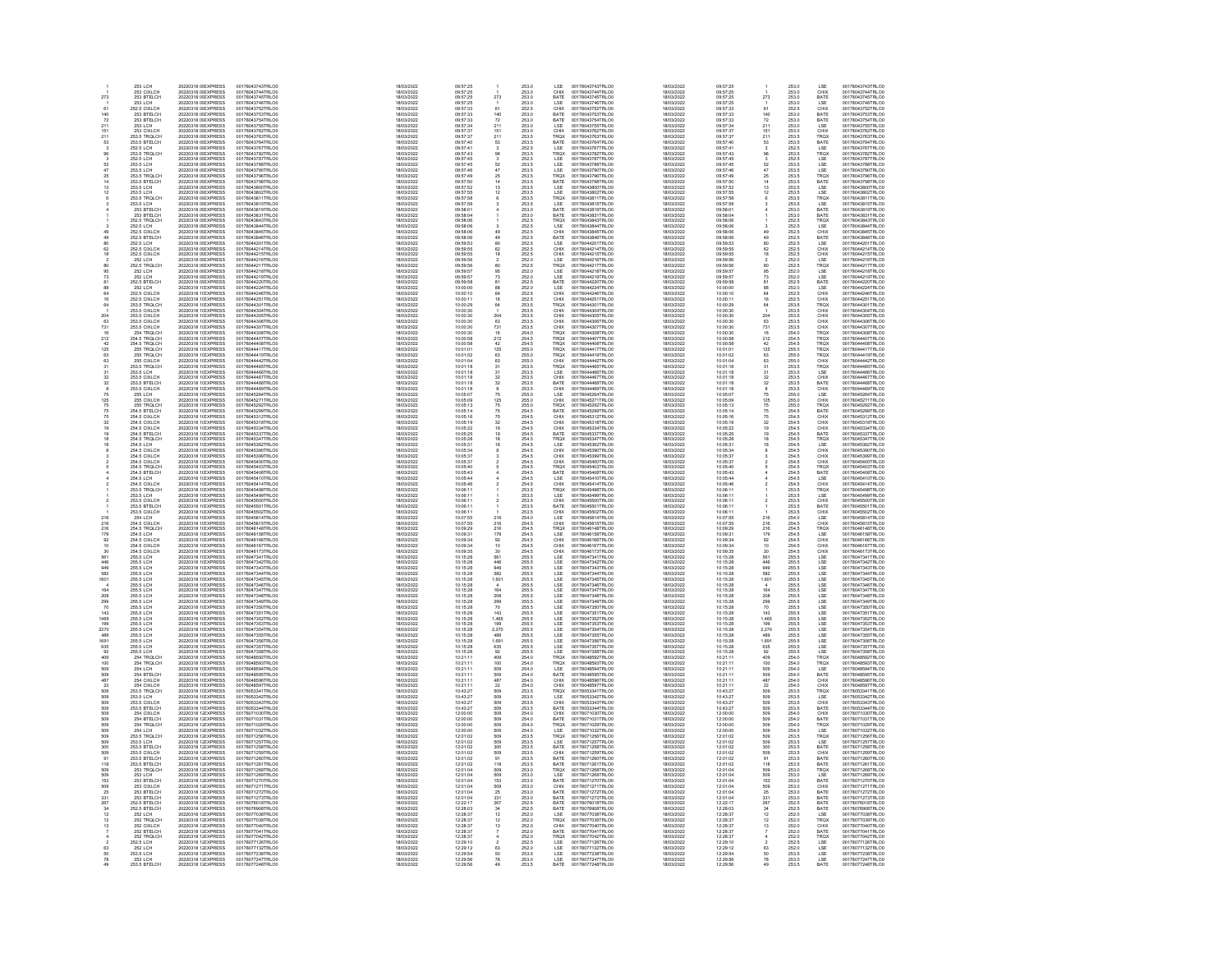| 99<br>107       | <b>253 LCH</b>                                                                         | 20220318 1; EXPRESS                                                                                                                    | 00178077283TRLO0                                                                                                       | 18/03/2022                                                         | 12:30:05                                                             |                                                                        | 253.0                                              | LSE                                                         | 00178077283TRLO0                                                                                                     | 18/03/2022                                                         | 12:30:05                                               |                                                             | 253.0                                              | LSE                                                                            | 00178077283TRLO0                                                                                                     |
|-----------------|----------------------------------------------------------------------------------------|----------------------------------------------------------------------------------------------------------------------------------------|------------------------------------------------------------------------------------------------------------------------|--------------------------------------------------------------------|----------------------------------------------------------------------|------------------------------------------------------------------------|----------------------------------------------------|-------------------------------------------------------------|----------------------------------------------------------------------------------------------------------------------|--------------------------------------------------------------------|--------------------------------------------------------|-------------------------------------------------------------|----------------------------------------------------|--------------------------------------------------------------------------------|----------------------------------------------------------------------------------------------------------------------|
|                 | 253 ECH<br>253 ECH<br>253 CIXLCH<br>253 BTELCH<br>253 BTELCH<br>353 BTELCH             | 20220318 1: EXPRESS<br>20220318 1: EXPRESS                                                                                             | 001780772831RLO0<br>00178077284TRLO0<br>00178077285TRLO0<br>00178077287TRLO0<br>00178077287TRLO0                       | 18/03/2022<br>18/03/2022                                           | 12:30:05<br>12:30:05                                                 | $\frac{107}{8}$                                                        | 253.0<br>253.0                                     | TRQX<br>LSE                                                 | 00178077284TRLO0<br>00178077285TRLO0<br>00178077285TRLO0<br>00178077287TRLO0<br>00178077288TRLO0                     | 18/03/2022<br>18/03/2022                                           | 12:30:05<br>12:30:05                                   | $\frac{107}{8}$                                             | 253.0<br>253.0                                     | TROX<br>LSE                                                                    | 001780772831RLO0<br>00178077285TRLO0<br>00178077285TRLO0<br>00178077287TRLO0<br>00178077288TRLO0                     |
|                 |                                                                                        | 20220318 1:EXPRESS<br>20220318 1:EXPRESS<br>20220318 1:EXPRESS                                                                         |                                                                                                                        |                                                                    | 12:30:05<br>12:30:05<br>12:30:05<br>12:30:05                         | $\frac{107}{108}$                                                      | 253.0<br>253.0                                     | CHIX<br>BATE<br>BATE                                        |                                                                                                                      | 18/03/2022<br>18/03/2022<br>18/03/2022                             |                                                        | 107<br>108<br>45                                            | 253.0<br>253.0<br>253.0<br>253.0                   | CHIX<br>BATE<br>BATE                                                           |                                                                                                                      |
|                 | 253 BTELCH                                                                             | 20220318 1; EXPRESS                                                                                                                    |                                                                                                                        | 18/03/2022<br>18/03/2022                                           |                                                                      |                                                                        | 253.0                                              |                                                             |                                                                                                                      | 18/03/2022                                                         | 12:30:05<br>12:46:37                                   |                                                             |                                                    |                                                                                |                                                                                                                      |
|                 | 252.5 LCH<br>252.5 LCH                                                                 | 20220318 1: EXPRESS                                                                                                                    | 00178080417TRLO0<br>00178080418TRLO0                                                                                   | 18/03/2022                                                         | 12:46:37<br>12:46:39                                                 | $^{30}_{\hphantom{1}6}$                                                | 252.5<br>252.5                                     | LSE<br>LSE                                                  | 00178080417TRLO0<br>00178080418TRLO0                                                                                 | 18/03/2022                                                         | 12:46:39                                               | $\frac{30}{6}$                                              | 252.5<br>252.5                                     | LSE<br>LSE                                                                     | 00178080417TRLO0<br>00178080418TRLO0                                                                                 |
| 239             | 253 CIXLCH<br>253 CIXLCH                                                               | 20220318 1 EXPRESS<br>20220318 1: EXPRESS                                                                                              | 00178080420TRLO0<br>00178080421TRLO0                                                                                   | 18/03/2022<br>18/03/2022                                           | 12:46:41<br>12:46:41                                                 | $\frac{95}{239}$                                                       | 253.0<br>253.0                                     | LACHIX<br>CHIX<br>CHIX<br>CHIX<br>LACHIX<br>CHIX<br>CHIX    | 00178080420TRLO0<br>00178080421TRLO0                                                                                 | 18/03/2022<br>18/03/2022                                           | 12:46:41<br>12:46:41                                   | $\frac{95}{239}$                                            | 253.0<br>253.0                                     | CHIX<br>CHIX<br>CHIX<br>LSE<br>LSE<br>LSE<br>LSE<br>BATE                       | 00178080420TRLO0<br>00178080421TRLO0                                                                                 |
| 184             | 253.5 CIXLCH<br>253.5 LCH<br>253.5 LCH                                                 | 20220318 1: EXPRESS<br>20220318 1: EXPRESS<br>20220318 1: EXPRESS                                                                      | 00178080428TRLOO<br>00178080428TRLOO<br>00178080430TRLOO<br>00178080432TRLOO                                           | 18/03/2022<br>18/03/2022<br>18/03/2022                             | 12:46:42<br>12:46:45<br>12:46:48                                     | 184 87 37 36 30 29 14                                                  | 253.5<br>253.5<br>253.5                            |                                                             | 00178080421TRL00<br>00178080426TRL00<br>00178080427TRL00<br>00178080430TRL00<br>00178080438TRL00<br>00178080438TRL00 | 18/03/2022<br>18/03/2022<br>18/03/2022                             | 12:46:42<br>12:46:45<br>12:46:48                       | 184<br>184<br>67<br>37<br>36                                | 253.5<br>253.5<br>253.5                            |                                                                                | 00178080421TRLO0<br>00178080426TRLO0<br>00178080427TRLO0<br>00178080430TRLO0<br>00178080432TRLO0<br>00178080436TRLO0 |
|                 |                                                                                        |                                                                                                                                        |                                                                                                                        |                                                                    |                                                                      |                                                                        |                                                    |                                                             |                                                                                                                      |                                                                    |                                                        |                                                             |                                                    |                                                                                |                                                                                                                      |
|                 | 253.5 CIXLCH<br>253.5 LCH                                                              | 20220318 1: EXPRESS<br>20220318 1: EXPRESS                                                                                             | 00178080436TRLO0                                                                                                       | 18/03/2022<br>18/03/2022                                           | 12:46:51<br>12:46:54                                                 |                                                                        | 253.5<br>253.5                                     |                                                             |                                                                                                                      | 18/03/2022<br>18/03/2022                                           | 12:46:51<br>12:46:54                                   |                                                             | 253.5<br>253.5                                     |                                                                                |                                                                                                                      |
| 30 <sub>0</sub> | 253.5 BTELCH<br>253.5 TROLCH                                                           | 20220318 1 EXPRESS<br>20220318 1: EXPRESS                                                                                              | 00178080437TRLO0<br>00178080443TRLO0                                                                                   | 18/03/2022<br>18/03/2022                                           | 12:46:55<br>12:46:57                                                 |                                                                        | 253.5                                              | BATE                                                        | 00178080437TRLO0                                                                                                     | 18/03/2022<br>18/03/2022                                           | 12:46:55<br>$12 - 46 - 57$                             | 30                                                          | 253.5                                              |                                                                                | 00178080437TRLO0<br>00178080443TRLO0                                                                                 |
|                 | 253.5 LCH                                                                              | 20220318 1: EXPRESS                                                                                                                    | 00178080458TRLO0                                                                                                       | 18/03/2022                                                         | $12 - 47 - 00$                                                       |                                                                        | 253.5<br>253.5                                     | TRQX<br>LSE                                                 | 00178080443TRLO0<br>00178080458TRLO0                                                                                 | 18/03/2022                                                         | $12 - 47 - 00$                                         | $\frac{29}{14}$                                             | 253.5<br>253.5                                     | TRQX<br>LSE                                                                    | 00178080458TRLO0                                                                                                     |
|                 |                                                                                        | 20220318 1:EXPRESS<br>20220318 1:EXPRESS<br>20220318 1:EXPRESS                                                                         | 001780804361RLCO<br>00178080462TRLCO<br>00178080492TRLCO                                                               | 18/03/2022<br>18/03/2022<br>18/03/2022                             | 12:47:00<br>12:47:03<br>12:47:06<br>12:47:09                         |                                                                        | 253.5<br>253.5<br>253.5                            | CHIX<br>LSE<br>TRQX                                         |                                                                                                                      | 18/03/2022<br>18/03/2022<br>18/03/2022                             | 12:47:03<br>12:47:03<br>12:47:06                       |                                                             | 253.5<br>253.5<br>253.5                            |                                                                                |                                                                                                                      |
|                 | 253.5 LCH<br>253.5 CIXLCH<br>253.5 LCH<br>253.5 TRQLCH<br>253.5 BTELCH<br>253.5 TRQLCH |                                                                                                                                        | 00178080500TRLO0                                                                                                       | 18/03/2022                                                         |                                                                      |                                                                        |                                                    |                                                             | 00178080458TRLO0<br>00178080462TRLO0<br>00178080479TRLO0<br>00178080500TRLO0<br>00178080500TRLO0<br>00178083471TRLO0 | 18/03/2022                                                         |                                                        |                                                             |                                                    | LSE<br>CHIX<br>LSE<br>TROX<br>BATE<br>TROX<br>TROX                             | 001780804681RLO0<br>00178080462TRLO0<br>00178080479TRLO0<br>00178080500TRLO0<br>00178080500TRLO0<br>00178083471TRLO0 |
| 204             |                                                                                        | 20220318 1: EXPRESS<br>20220318 1: EXPRESS                                                                                             | 00178083471TRLO0                                                                                                       | 18/03/2022                                                         | 12:47:12<br>13:03:12                                                 | $\frac{6}{204}$                                                        | 253.5<br>253.5                                     | BATE<br>TRQX                                                |                                                                                                                      | 18/03/2022                                                         | 12:47:12<br>13:03:12                                   | 204                                                         | 253.5<br>253.5                                     |                                                                                |                                                                                                                      |
| 334<br>77       | 253.5 TROLCH<br>253.5 TROLCH                                                           | 20220318 1: EXPRESS<br>20220318 1: EXPRESS                                                                                             | 00178083472TRLO0<br>00178083473TRLO0                                                                                   | 18/03/2022<br>18/03/2022                                           | 13:03:12<br>13:03:12                                                 | $\frac{334}{77}$<br>142                                                | 253.5<br>253.5                                     | TRQX<br>TRQX                                                | 00178083472TRLO0<br>00178083473TRLO0                                                                                 | 18/03/2022<br>18/03/2022                                           | 13:03:12<br>13:03:12                                   | $\frac{334}{77}$                                            | 253.5<br>253.5                                     |                                                                                | 00178083472TRLO0<br>00178083473TRLO0                                                                                 |
| 142             | 253.5 LCH                                                                              | 20220318 1: EXPRESS                                                                                                                    | 00178083482TRLO0                                                                                                       | 18/03/2022                                                         | 13:03:13                                                             |                                                                        | 253.5                                              | <b>ISE</b>                                                  | 00178083482TRLO0                                                                                                     | 18/03/2022                                                         | 13:03:13                                               | 142                                                         |                                                    |                                                                                | 00178083482TRLO0                                                                                                     |
|                 | 253.5 LCH<br>253.5 BTELCH<br>253.5 BTELCH<br>253.5 TROLCH<br>253.5 TROLCH              | 20220318 1: EXPRESS<br>20220318 1: EXPRESS<br>20220318 1: EXPRESS<br>20220318 1: EXPRESS<br>20220318 1: EXPRESS<br>20220318 1: EXPRESS | 001780834821RL00<br>00178083483TRL00<br>00178083509TRL00<br>00178083509TRL00<br>00178083515TRL00                       | 18/03/2022<br>18/03/2022<br>18/03/2022<br>18/03/2022<br>18/03/2022 | 13:03:13<br>13:03:13<br>13:03:15<br>13:03:18<br>13:03:21             | 63<br>205<br>205<br>75<br>49                                           | 253.5<br>253.5<br>253.5<br>253.5                   | LSE<br>LSE<br>BATE<br>CHIX<br>TRQX<br>BATE                  | 001780834821RL00<br>00178083483TRL00<br>00178083509TRL00<br>00178083515TRL00<br>00178083515TRL00                     | 8/03/2022<br>18/03/2022                                            | 13:03:13<br>13:03:13<br>13:03:15                       | $\begin{array}{r} 63 \\ 205 \\ 205 \\ 75 \\ 49 \end{array}$ | 253.5<br>253.5<br>253.5<br>253.5<br>253.5<br>253.5 | LSE<br>LSE<br>BATE<br>CHIX<br>TRQX<br>BATE                                     | 001780834821RLO0<br>00178083483TRLO0<br>00178083493TRLO0<br>00178083509TRLO0<br>00178083515TRLO0<br>00178083547TRLO0 |
| 205<br>75       |                                                                                        |                                                                                                                                        |                                                                                                                        |                                                                    |                                                                      |                                                                        |                                                    |                                                             |                                                                                                                      | 18/03/2022<br>18/03/2022<br>18/03/2022                             | 13:03:18<br>13:03:21                                   |                                                             |                                                    |                                                                                |                                                                                                                      |
| 120             | 253.5 BTELCH<br>253.5 TROLCH                                                           | 20220318 1: EXPRESS                                                                                                                    | 00178083547TRLO0<br>00178083560TRLO0                                                                                   | 18/03/2022<br>18/03/2022                                           | 13:03:30<br>13:03:32                                                 |                                                                        | 253.5                                              |                                                             | 00178083547TRLO0<br>00178083560TRLO0                                                                                 | 18/03/2022<br>18/03/2022                                           | 13:03:30<br>13:03:32                                   |                                                             |                                                    |                                                                                | 00178083560TRLO0                                                                                                     |
|                 | 253.5 CIXLCH                                                                           | 20220318 1: EXPRESS                                                                                                                    | 00178083563TRLO0                                                                                                       | 18/03/2022                                                         | 13:03:36                                                             | 120<br>49                                                              | 253.5<br>253.5                                     | TRQX<br>CHIX                                                | 00178083563TRLO0                                                                                                     | 18/03/2022                                                         | 13:03:36                                               | $\frac{120}{49}$                                            | 253.5<br>253.5                                     | TRQX<br>CHIX                                                                   | 00178083563TRLO0                                                                                                     |
|                 | 253.5 TROLCH<br>253.5 LCH                                                              | 20220318 1: EXPRESS<br>20220318 1: EXPRESS                                                                                             | 00178083570TRLO0<br>00178083574TRLOC                                                                                   | 18/03/2022<br>18/03/2022                                           | 13:03:39<br>13:03:41                                                 | 49 49 2 11 12 12 11                                                    | 253.5<br>253.5                                     | TROX<br>LSE<br>LSE<br>TROX<br>BATE                          | 00178083570TRLO0<br>00178083574TRLO0                                                                                 | 18/03/2022<br>18/03/2022                                           | 13:03:39<br>13:03:41                                   | $\frac{49}{49}$                                             | 253.5<br>253.5                                     | <b>CHIX</b><br><b>TROX</b><br>LSE<br>LSE<br><b>TROX</b><br>BATE<br>CHIX<br>LSE | 00178083570TRLO0<br>00178083574TRLO0                                                                                 |
|                 | 253.5 LCH<br>253.5 LCH<br>253 TRQLCH<br>253 BTELCH                                     | 20220318 1: EXPRESS<br>20220318 1: EXPRESS<br>20220318 1: EXPRESS                                                                      | 00178083575TRLO0<br>00178084426TRLO0<br>00178084427TRLO0                                                               | 18/03/2022<br>18/03/2022<br>18/03/2022<br>18/03/2022               | 13:03:43<br>13:03:43<br>13:08:57<br>13:08:57                         |                                                                        | 253.5<br>253.6<br>253.0<br>253.0                   |                                                             |                                                                                                                      | 18/03/2022<br>18/03/2022<br>18/03/2022                             | 13:03:43<br>13:08:57<br>13:08:57                       |                                                             | 253.5<br>253.5<br>253.0<br>253.0                   |                                                                                |                                                                                                                      |
|                 |                                                                                        |                                                                                                                                        |                                                                                                                        |                                                                    |                                                                      |                                                                        |                                                    |                                                             |                                                                                                                      |                                                                    |                                                        | $\frac{2}{11}$                                              |                                                    |                                                                                |                                                                                                                      |
| 11              | 253 CIXLCH<br>254 LCH                                                                  | 20220318 1: EXPRESS<br>20220318 1: EXPRESS                                                                                             | 00178084428TRLO0<br>00178084442TRLO0                                                                                   | 18/03/2022<br>18/03/2022                                           | 13:08:57<br>13:09:00                                                 |                                                                        | 253.0<br>254.0                                     | CHIX<br>LSE                                                 | 00178083574TRLO0<br>00178083575TRLO0<br>00178084426TRLO0<br>00178084427TRLO0<br>00178084442TRLO0                     | 18/03/2022<br>18/03/2022                                           | 13:08:57<br>13:09:00                                   | $\frac{12}{11}$                                             | 253.0<br>254.0                                     |                                                                                | 00178083574TRLO0<br>00178083575TRLO0<br>00178084426TRLO0<br>00178084427TRLO0<br>00178084428TRLO0                     |
|                 | 254 BTELCH                                                                             | 20220318 1: EXPRESS                                                                                                                    | 00178084448TRLO0                                                                                                       | 18/03/2022                                                         | 13:09:03                                                             |                                                                        | 254.0                                              | BATE                                                        | 00178084448TRLO0                                                                                                     | 18/03/2022                                                         | 13:09:03                                               | $\overline{2}$                                              | 254.0                                              | BATE                                                                           | 00178084448TRLO0                                                                                                     |
|                 | 253 LCH<br>253.5 LCH                                                                   | 20220318 1: EXPRESS<br>20220318 1: EXPRESS                                                                                             | 00178085380TRLO0<br>00178085502TRLO0                                                                                   | 18/03/2022<br>18/03/2022                                           | 13:14:26<br>13:15:05                                                 |                                                                        | 253.0<br>253.5                                     | LSE<br>LSE                                                  | 00178085380TRLO0<br>00178085502TRLO0                                                                                 | 18/03/2022<br>18/03/2022                                           | 13:14:26<br>13:15:05                                   | ó.                                                          | 253.0<br>253.5                                     |                                                                                | 00178085380TRLOO<br>00178085502TRLOO                                                                                 |
|                 |                                                                                        |                                                                                                                                        |                                                                                                                        | 18/03/2022<br>18/03/2022<br>18/03/2022                             |                                                                      | $\frac{20}{42}$                                                        |                                                    |                                                             |                                                                                                                      |                                                                    |                                                        | $\frac{1}{4}$                                               |                                                    |                                                                                |                                                                                                                      |
|                 | 253.5 LCH<br>253.5 LCH<br>253.5 BTELCH<br>253.5 BTELCH                                 | 20220318 1: EXPRESS<br>20220318 1: EXPRESS<br>20220318 1: EXPRESS                                                                      | 00178085505TRLO0<br>00178085512TRLO0<br>00178085513TRLO0                                                               | 18/03/2022                                                         | 13:15:07<br>13:15:07<br>13:15:09                                     |                                                                        | 253.5<br>253.5<br>253.5                            | LSE<br>LSE<br>BATE<br>BATE                                  | 00178085505TRLO0<br>00178085512TRLO0<br>00178085513TRLO0                                                             | 18/03/2022<br>18/03/2022<br>18/03/2022                             | 13:15:07<br>13:15:07<br>13:15:09                       |                                                             | 253.5<br>253.5<br>253.5                            | LSE<br>LSE<br>LSE<br>BATE<br>BATE                                              | 001780855021RECO<br>00178085505TRLO0<br>00178085513TRLO0<br>00178085513TRLO0                                         |
|                 | 253.5 LCH<br>253.5 TRQLCH                                                              | 20220318 1: EXPRESS<br>20220318 1: EXPRESS                                                                                             | 00178085536TRLO0<br>00178085542TRLO0                                                                                   | 18/03/2022<br>18/03/2022                                           | 13:15:12<br>13:15:13                                                 |                                                                        | 253.5<br>253.5                                     | LSE<br>TRQX                                                 | 00178085536TRLO0<br>00178085542TRLO0                                                                                 | 18/03/2022<br>18/03/2022                                           | 13:15:12<br>13:15:13                                   | $6$<br>19                                                   | 253.5<br>253.5                                     | LSE<br>TRQX                                                                    | 00178085536TRLO0<br>00178085542TRLO0                                                                                 |
|                 | 253.5 LCH<br>253.5 TRQLCH                                                              | 20220318 1: EXPRESS<br>20220318 1: EXPRESS                                                                                             | 00178085545TRLO0<br>00178085593TRLO0                                                                                   | 18/03/2022<br>18/03/2022                                           | 13:15:15<br>13:15:39                                                 |                                                                        | 253.5<br>253.5                                     | LSE<br>TRQX                                                 | 00178085545TRLO0<br>00178085593TRLO0                                                                                 | 18/03/2022<br>18/03/2022                                           | 13:15:15<br>13:15:39                                   |                                                             | 253.5<br>253.5                                     | LSE<br>TRQX                                                                    | 00178085545TRLO0<br>00178085593TRLO0                                                                                 |
|                 | 253 LCH                                                                                |                                                                                                                                        |                                                                                                                        |                                                                    |                                                                      | 70                                                                     |                                                    | LSE                                                         |                                                                                                                      | 18/03/2022                                                         | 13:31:07                                               | 70                                                          |                                                    |                                                                                |                                                                                                                      |
|                 |                                                                                        |                                                                                                                                        |                                                                                                                        |                                                                    |                                                                      | $\frac{3}{10}$                                                         | 253.0<br>253.0<br>253.0                            |                                                             |                                                                                                                      |                                                                    | 13:31:07<br>13:31:09<br>13:31:12                       |                                                             |                                                    |                                                                                |                                                                                                                      |
|                 | 253 LCH<br>253 LCH<br>253 LCH<br>253 LCH<br>253 CIXLCH<br>253 CIXLCH                   | 20220318 1: EXPRESS<br>20220318 1: EXPRESS<br>20220318 1: EXPRESS<br>20220318 1: EXPRESS<br>20220318 1: EXPRESS                        | 001780855931RLO0<br>00178090579TRLO0<br>00178090588TRLO0<br>00178090627TRLO0<br>001780953243TRLO0<br>001780953243TRLO0 | 18/03/2022<br>18/03/2022<br>18/03/2022<br>18/03/2022               | $13:33:07$<br>$13:31:09$<br>$13:31:12$<br>$13:31:15$<br>$13:36:03$   |                                                                        | 253.0<br>253.5                                     | LSE<br>BATE<br>LSE<br>LSE<br>CHIX                           | 001780855931RLO0<br>00178090579TRLO0<br>00178090588TRLO0<br>00178090627TRLO0<br>00178093243TRLO0                     | 18/03/2022<br>18/03/2022<br>18/03/2022<br>18/03/2022<br>18/03/2022 | 13:31:15<br>13:36:03                                   |                                                             | 253.0<br>253.0<br>253.0<br>253.0<br>253.0          | LSE<br>LSE<br>LSE<br>LSE<br>CHIX<br>BATE                                       | 001780855931RLO0<br>00178090588TRLO0<br>00178090613TRLO0<br>00178090627TRLO0<br>00178093243TRLO0                     |
| 137             | 253.5 BTELCH                                                                           | 20220318 1: EXPRESS                                                                                                                    | 00178097415TRLO0                                                                                                       | 18/03/2022<br>18/03/2022                                           | 13:46:07                                                             | $\frac{1}{20}$<br>137                                                  | 253.5                                              | BATE                                                        | 00178097415TRLO0                                                                                                     | 18/03/2022                                                         | 13:46:07                                               | $\frac{20}{137}$                                            | 253.5                                              |                                                                                | 00178097415TRLO0                                                                                                     |
| 64              | 253.5 TROLCH<br>253.5 LCH                                                              | 20220318 1: EXPRESS<br>20220318 1: EXPRESS                                                                                             | 00178097430TRLO0<br>00178097477TRLOD                                                                                   | 18/03/2022<br>18/03/2022                                           | 13:46:09<br>13:46:12                                                 | 136<br>64                                                              | 253.5<br>253.5                                     | TRQX<br>LSE                                                 | 00178097430TRLO0<br>00178097477TRLO0                                                                                 | 18/03/2022<br>18/03/2022                                           | 13:46:09<br>13:46:12                                   |                                                             | 253.5<br>253.5                                     | TROX<br>LSE<br>LSE<br>CHIX<br>CHIX<br>LSE<br>BATE                              | 00178097430TRLO0<br>00178097477TRLO0                                                                                 |
|                 | 253.5 LCH<br>253.5 CIXLCH                                                              | 20220318 1: EXPRESS<br>20220318 1: EXPRESS                                                                                             | 00178097478TRLOO                                                                                                       | 18/03/2022<br>18/03/2022                                           |                                                                      | $72 \\  47$                                                            |                                                    |                                                             | 00178097478TRLO0<br>00178097509TRLO0                                                                                 | 18/03/2022<br>18/03/2022                                           | 13:46:12<br>13:46:15                                   | $136$<br>$64$<br>$72$<br>$47$                               |                                                    |                                                                                | 00178097478TRLOO<br>00178097509TRLOO                                                                                 |
|                 | 253.5 CIXLCH                                                                           |                                                                                                                                        | 00178097510TRLOD                                                                                                       | 18/03/2022                                                         | 13:46:12<br>13:46:15<br>13:46:15                                     |                                                                        | 253.5<br>253.5<br>253.5                            | LSE<br>CHIX<br>CHIX<br>LSE<br>BATE                          |                                                                                                                      | 18/03/2022                                                         | 13:46:15                                               |                                                             | 253.5<br>253.5<br>253.5                            |                                                                                |                                                                                                                      |
|                 | 253.5 LCH<br>253.5 BTELCH                                                              | 20220318 1: EXPRESS<br>20220318 1: EXPRESS<br>20220318 1: EXPRESS                                                                      | 00178097533TRLO0<br>00178097545TRLO0                                                                                   | 18/03/2022                                                         | 13:46:18<br>13:46:21                                                 | $rac{89}{21}$                                                          | 253.5<br>253.5                                     |                                                             | 00178097510TRLO0<br>00178097533TRLO0<br>00178097545TRLO0                                                             | 18/03/2022                                                         | 13:46:18<br>13:46:21                                   | $\frac{21}{21}$                                             | 253.5<br>253.5                                     |                                                                                | 00178097510TRLO0<br>00178097533TRLO0<br>00178097545TRLO0                                                             |
| 20              | 253.5 TROLCH                                                                           | 20220318 1: EXPRESS                                                                                                                    | 00178097559TRLO0                                                                                                       | 18/03/2022<br>18/03/2022                                           |                                                                      |                                                                        |                                                    |                                                             |                                                                                                                      | 18/03/2022<br>18/03/2022                                           | 13:46:24                                               |                                                             |                                                    |                                                                                | 00178097559TRLO0                                                                                                     |
|                 | 253.5 LCH<br>253 S TROLCH                                                              | 20220318 1: EXPRESS<br>20220318 1: EXPRESS                                                                                             | 00178097584TRLO0<br>00178097611TRLO0                                                                                   | 18/03/2022<br>18/03/2022                                           | 13:46:24<br>13:46:27<br>13:46:30                                     | $_{\rm 3}^{20}$                                                        | 253.5<br>253.5<br>253.5                            | TRQX<br>LSE<br>TROX                                         | 00178097559TRLO0<br>00178097584TRLO0<br>00178097611TRLO0                                                             | 18/03/2022<br>18/03/2022                                           | 13:46:27<br>13:46:30                                   | $_{3}^{20}$                                                 | 253.5<br>253.5<br>253.5                            | TRQX<br>LSE<br>TROX                                                            | 00178097584TRLO0<br>00178097611TRLO0                                                                                 |
|                 |                                                                                        |                                                                                                                                        |                                                                                                                        |                                                                    |                                                                      |                                                                        |                                                    |                                                             |                                                                                                                      |                                                                    |                                                        |                                                             |                                                    |                                                                                |                                                                                                                      |
|                 | 53.5 TRULCH<br>253 CIXLCH<br>253 BTELCH<br>253 CIXLCH<br>253 CIXLCH<br>51.5 LOU        | 20220318 1: EXPRESS<br>20220318 1: EXPRESS<br>20220318 1: EXPRESS<br>20220318 1: EXPRESS<br>20220318 1: EXPRESS<br>20220318 1: EXPRESS | 00178097611TRLO0<br>00178098009TRLO0<br>00178098011TRLO0<br>00178098012TRLO0<br>00178098013TRLO0<br>00178103803TRLO0   | 18/03/2022<br>18/03/2022<br>18/03/2022<br>18/03/2022<br>18/03/2022 | 13:47:32<br>13:47:32<br>13:47:32<br>13:47:32<br>13:59:57             |                                                                        | 253.0<br>253.0<br>253.0<br>253.0                   | CHIX<br>BATE<br>LSE<br>LSE<br>LSE                           | 00178097611TRLO0<br>00178098009TRLO0<br>00178098011TRLO0<br>00178098013TRLO0<br>00178098013TRLO0<br>00178103603TRLO0 | 18/03/2022<br>18/03/2022<br>18/03/2022<br>18/03/2022<br>18/03/2022 | $13:47:32$ $13:47:32$ $13:47:32$ $13:47:32$ $13:47:32$ |                                                             | 253.5<br>253.0<br>253.0<br>253.0<br>253.0<br>254.5 | CHIX<br>CHIX<br>BATE<br>LSE<br>CHIX<br>LSE                                     | 00178097611TRLO0<br>00178098009TRLO0<br>00178098011TRLO0<br>00178098013TRLO0<br>00178098013TRLO0<br>00178103603TRLO0 |
|                 |                                                                                        |                                                                                                                                        |                                                                                                                        |                                                                    |                                                                      | $\frac{1}{138}$                                                        |                                                    |                                                             |                                                                                                                      |                                                                    |                                                        | $\frac{20}{138}$                                            |                                                    |                                                                                |                                                                                                                      |
| 138<br>199      | 254.5 LCH<br>255.5 CIXLCH<br>255.5 LCH                                                 | 20220318 1: EXPRESS                                                                                                                    | 00178103604TRLO0                                                                                                       | 18/03/2022<br>18/03/2022                                           | 13:59:57                                                             | 199<br>207                                                             | 254.5<br>255.5<br>255.5                            | CHIX<br>LSE                                                 | 00178103604TRLO0<br>00178109412TRLO0                                                                                 | 18/03/2022<br>18/03/2022                                           | 13:59:57<br>13:59:57                                   | 199<br>207                                                  | 255.5<br>255.5                                     | CHIX<br>LSE                                                                    | 00178103604TRLO0<br>00178109412TRLO0                                                                                 |
| 95              | 255 S RTFLCH                                                                           | 20220318 1 EXPRESS                                                                                                                     | 00178109412TRLO0                                                                                                       | 18/03/2022<br>18/03/2022                                           | 14:12:02                                                             |                                                                        |                                                    |                                                             |                                                                                                                      | 18/03/2022<br>18/03/2022                                           | 14:12:02<br>14:12:06                                   |                                                             |                                                    |                                                                                |                                                                                                                      |
| 449             | 255.5 BTELCH                                                                           | 20220318 1 EXPRESS<br>20220318 1 EXPRESS                                                                                               | 00178109459TRLO0<br>00178109460TRLO0                                                                                   | 18/03/2022                                                         | 14:12:06<br>14:12:06                                                 | $\frac{95}{112}$                                                       | 255.5<br>255.5                                     | BATE<br>BATE                                                | 00178109459TRLO0<br>00178109460TRLO0                                                                                 | 18/03/2022                                                         | $14.12 - 06$                                           | $\frac{95}{112}$                                            | 255.5<br>255.5                                     | <b>ESE<br/>BATE<br/>LSE<br/>LSE<br/>BATE<br/>TROX<br/>TROX<br/>BATE</b>        | 00178109459TRLO0<br>00178109460TRLO0                                                                                 |
|                 | 255.5 BTELCH<br>255.5 BTELCH<br>255.5 BTELCH<br>255.5 TRQLCH                           | 20220318 1-EXPRESS<br>20220318 1-EXPRESS<br>20220318 1-EXPRESS                                                                         | 00178109477TRLO0<br>00178112905TRLO0<br>00178112914TRLO0                                                               | 18/03/2022<br>18/03/2022<br>18/03/2022                             | 14:12:06<br>14:12:09<br>14:20:41<br>14:20:42                         | 31<br>223<br>159<br>104<br>39<br>15<br>6                               | 255.5<br>255.5<br>255.5                            | <b>LSE<br/> BATE<br/> TRQX<br/> TRQX<br/> BATE</b>          | 00178109477TRLO0<br>00178112905TRLO0<br>00178112914TRLO0                                                             | 18/03/2022<br>18/03/2022<br>18/03/2022                             | 14:12:09<br>14:20:41<br>14:20:42                       | 31<br>223<br>159<br>63<br>104                               | 255.5<br>255.5<br>255.5                            |                                                                                | 00178109477TRLO0<br>00178112905TRLO0<br>00178112914TRLO0                                                             |
| 63              |                                                                                        |                                                                                                                                        | 00178112915TRLO0                                                                                                       | 18/03/2022                                                         |                                                                      |                                                                        |                                                    |                                                             |                                                                                                                      | 18/03/2022                                                         |                                                        |                                                             |                                                    |                                                                                |                                                                                                                      |
| 104             | 255.5 TROLCH<br>255.5 BTELCH                                                           | 20220318 1 EXPRESS<br>20220318 1 EXPRESS                                                                                               | 00178112927TRLO0                                                                                                       | 18/03/2022                                                         | 14:20:42<br>14:20:45                                                 |                                                                        | 255.5<br>255.5                                     |                                                             | 00178112915TRLO0<br>00178112927TRLO0                                                                                 | 18/03/2022                                                         | 14:20:42<br>14:20:45                                   |                                                             | 255.5<br>255.5                                     |                                                                                | 00178112915TRLO0<br>00178112927TRLO0                                                                                 |
|                 | 255.5 LCH<br>255.5 BTELCH                                                              | 20220318 1 EXPRESS<br>20220318 1 EXPRESS                                                                                               | 00178112938TRLO0<br>00178112945TRLOC                                                                                   | 18/03/2022<br>18/03/2022                                           | 14:20:46<br>14:20:48                                                 |                                                                        | 255.5<br>255.5<br>255.5                            | LSE<br>BATE<br>LSE                                          | 00178112938TRLO0<br>00178112945TRLO0<br>00178112956TRLO0                                                             | 18/03/2022<br>18/03/2022                                           | 14:20:46<br>14:20:48                                   | $39$<br>$15$<br>$6$                                         | 255.5<br>255.5<br>255.5                            | LSE<br>BATE<br>LSE                                                             | 00178112938TRLO0                                                                                                     |
|                 | 255.5 LCH                                                                              | 20220318 1 EXPRESS                                                                                                                     | 00178112956TRLOO                                                                                                       | 18/03/2022                                                         | 14:20:51                                                             |                                                                        |                                                    |                                                             |                                                                                                                      | 18/03/2022                                                         | 14:20:51                                               |                                                             |                                                    |                                                                                |                                                                                                                      |
|                 | 255 TROLCH<br>255 LCH<br>255 CIXLCH                                                    | 20220318 1-EXPRESS<br>20220318 1-EXPRESS<br>20220318 1-EXPRESS                                                                         | 00178113992TRLO0<br>00178113994TRLO0<br>00178113997TRLO0                                                               | 18/03/2022<br>18/03/2022<br>18/03/2022                             | 14:20:01<br>14:23:31<br>14:23:31<br>14:23:31                         | $\frac{1}{6}$                                                          | 255.0<br>255.0<br>255.0                            | LSE<br>TRQX<br>LSE<br>CHIX<br>BATE<br>LSE                   | 001781129901RECO<br>00178113992TRLO0<br>00178113997TRLO0                                                             | 18/03/2022<br>18/03/2022<br>18/03/2022                             | 14:23:31<br>14:23:31<br>14:23:31                       | $\frac{1}{6}$                                               | 255.0<br>255.0<br>255.0                            | LSE<br>TROX<br>LSE<br>CHIX<br>BATE<br>LSE                                      | 001781129381KLO0<br>00178112945TRLO0<br>00178113992TRLO0<br>00178113994TRLO0<br>00178113997TRLO0                     |
|                 | 255 BTELCH                                                                             |                                                                                                                                        | 00178113995TRLO0                                                                                                       | 18/03/2022                                                         | 14:23:31                                                             | $\frac{6}{95}$                                                         |                                                    |                                                             |                                                                                                                      | 18/03/2022                                                         | 14:23:31                                               | $\frac{6}{96}$                                              |                                                    |                                                                                |                                                                                                                      |
| 27              | <b>255 LCH</b><br>254.5 TROLCH                                                         | 20220318 1 EXPRESS<br>20220318 1 EXPRESS<br>20220318 1 EXPRESS                                                                         | 00178113998TRLO0<br>00178115859TRLO0                                                                                   | 18/03/2022<br>18/03/2022                                           | 14:23:31<br>14:29:02                                                 | $\frac{3}{27}$                                                         | 255.0<br>255.0                                     |                                                             | 00178113995TRLO0<br>00178113998TRLO0                                                                                 | 18/03/2022<br>18/03/2022                                           | 14:23:31<br>14:29:02                                   | $\frac{3}{27}$                                              | 255.0<br>255.0                                     |                                                                                | 00178113995TRLO0<br>00178113998TRLO0<br>00178115859TRLO0                                                             |
|                 | 254.5 LCH                                                                              | 20220318 1 EXPRESS                                                                                                                     | 00178115860TRLO0                                                                                                       | 18/03/2022                                                         | 14:29:02                                                             |                                                                        | 254.5<br>254.5                                     | TRQX<br>LSE                                                 | 00178115859TRLO0<br>00178115860TRLO0                                                                                 | 18/03/2022                                                         | 14:29:02                                               | $\frac{6}{6}$                                               | 254.5<br>254.5                                     | TRQX<br>LSE                                                                    | 00178115860TRLO0                                                                                                     |
|                 | 254.5 CIXI CH                                                                          | 20220318 1/ EXPRESS                                                                                                                    | 00178115861TRLO0                                                                                                       | 18/03/2022                                                         | 14:29:02                                                             |                                                                        | 254.5<br>254.5<br>254.0<br>254.0<br>254.0<br>254.0 |                                                             | 00178115861TRLOO                                                                                                     | 18/03/2022                                                         | 14:29:02                                               |                                                             | 254.5<br>254.5<br>254.6<br>254.0<br>254.0          | LSE<br>CHIX<br>BATE<br>TRQX<br>LSE<br>BATE                                     | 001781158601RLO0<br>00178115861TRLO0<br>00178115862TRLO0<br>00178115920TRLO0<br>00178115922TRLO0<br>00178115922TRLO0 |
|                 |                                                                                        |                                                                                                                                        |                                                                                                                        | 18/03/2022<br>18/03/2022<br>18/03/2022                             |                                                                      |                                                                        |                                                    |                                                             |                                                                                                                      |                                                                    | 14:29:02<br>14:29:02<br>14:29:15                       |                                                             |                                                    |                                                                                |                                                                                                                      |
|                 | 254.5 CIXLUM<br>254.5 BTELCH<br>254 LCH<br>254 BTELCH<br>254 BTELCH<br>014 0110 011    | 20220318 1-EXPRESS<br>20220318 1-EXPRESS<br>20220318 1-EXPRESS<br>20220318 1-EXPRESS<br>20220318 1-EXPRESS                             | 001781158611RLO0<br>00178115827TRLO0<br>00178115921TRLO0<br>00178115922TRLO0                                           | 18/03/2022<br>18/03/2022                                           | 14:29:02<br>14:29:02<br>14:29:15<br>14:29:15<br>14:29:15             | $\begin{array}{c} 21 \\ 21 \\ 21 \end{array}$                          |                                                    |                                                             | 001781158611KLO0<br>00178115920TRLO0<br>00178115921TRLO0<br>00178115922TRLO0                                         | 18/03/2022<br>18/03/2022<br>18/03/2022<br>18/03/2022<br>18/03/2022 | 14:29:15<br>14:29:15                                   | $\frac{20}{21}$<br>$\frac{21}{21}$                          |                                                    |                                                                                |                                                                                                                      |
| 21              | 254 CIXLCH<br>255 TROLCH                                                               | 20220318 1 EXPRESS<br>20220318 1 EXPRESS                                                                                               | 00178115923TRLO0<br>00178116308TRLO0                                                                                   | 18/03/2022<br>18/03/2022                                           | 14:29:15<br>14:30:03                                                 |                                                                        |                                                    | CHIX<br>BATE<br>TROX<br>LSE<br>BATE<br>CHIX<br>TROX<br>CHIX | 00178115923TRLO0                                                                                                     | 18/03/2022<br>18/03/2022                                           | 14:29:15<br>14:30:03                                   |                                                             | 254.0                                              | CHIX                                                                           | 00178115923TRLO0<br>00178116308TRLO0                                                                                 |
|                 | 255 CIXLCH                                                                             | 20220318 1 EXPRESS                                                                                                                     | 00178116322TRLO0                                                                                                       | 18/03/2022                                                         | 14:30:06                                                             | $\frac{66}{247}$                                                       | 255.0<br>255.0                                     |                                                             | 00178116308TRLO0<br>00178116322TRLO0                                                                                 | 18/03/2022                                                         | 14:30:06                                               | $\frac{66}{247}$                                            | 255.0<br>255.0                                     | TRQX<br>CHIX                                                                   | 00178116322TRLO0                                                                                                     |
|                 | 255 CIXLCH<br>255 BTELCH                                                               | 20220318 11 EXPRESS<br>20220318 11 EXPRESS<br>20220318 11 EXPRESS<br>20220318 11 EXPRESS<br>20220318 11 EXPRESS                        | 00178116343TRLOO                                                                                                       | 18/03/2022<br>18/03/2022                                           | 14:30:08<br>14:30:09                                                 | 66<br>52<br>15                                                         | 255.0<br>255.0<br>255.0                            | CHIX<br>BATE<br>BATE<br>LSE<br>LSE                          | 001781163221RL00<br>00178116351TRL00<br>00178116352TRL00<br>00178116380TRL00<br>00178116381TRL00                     | 18/03/2022<br>18/03/2022                                           | 14:30:08<br>14:30:09                                   | 66<br>52                                                    | 255.0<br>255.0<br>255.0<br>255.0<br>255.0          | CHIX<br>BATE<br>BATE<br>LSE<br>LSE<br>LSE<br>LSE<br>LSE                        | 001781163221RL00<br>00178116343TRL00<br>00178116351TRL00<br>00178116363TRL00<br>00178116361TRL00                     |
|                 | 255 BTELCH                                                                             |                                                                                                                                        | 00178116352TRLO0<br>00178116360TRLO0<br>00178116361TRLO0                                                               | 8/03/2022<br>18/03/2022                                            | 4:30:09                                                              |                                                                        |                                                    |                                                             |                                                                                                                      | 18/03/2022<br>18/03/2022<br>18/03/2022                             | 14:30:09                                               |                                                             |                                                    |                                                                                |                                                                                                                      |
|                 | 255 LCH<br>255 LCH                                                                     |                                                                                                                                        |                                                                                                                        | 18/03/2022                                                         | 14:30:11<br>14:30:11                                                 | $\frac{1}{45}$<br>$\frac{19}{50}$                                      | 255.0<br>255.0                                     |                                                             |                                                                                                                      |                                                                    | 14:30:11<br>14:30:11                                   | $rac{1}{45}$                                                |                                                    |                                                                                |                                                                                                                      |
|                 | <b>255 LCH</b><br>255.5 LCH                                                            | 20220318 1 EXPRESS<br>20220318 1 EXPRESS                                                                                               | 00178116362TRLO0<br>00178119126TRLO0                                                                                   | 18/03/2022<br>18/03/2022                                           | 14:30:11<br>14:36:34                                                 |                                                                        | 255.0<br>255.5                                     | LSE<br>LSE                                                  | 00178116362TRLO0<br>00178119126TRLO0                                                                                 | 18/03/2022<br>18/03/2022                                           | 14:30:11<br>14:36:34                                   | $^{19}_{50}$                                                | 255.0<br>255.5                                     |                                                                                | 00178116362TRLO0<br>00178119126TRLO0                                                                                 |
| 49              | 255.5 LCH                                                                              | 20220318 1 EXPRESS                                                                                                                     | 00178119144TRLO0                                                                                                       | 18/03/2022                                                         | 14:36:36                                                             | 49                                                                     | 255.5                                              | LSE                                                         | 00178119144TRLO0                                                                                                     | 18/03/2022                                                         | 14:36:36                                               | 49                                                          | 255.5                                              |                                                                                | 00178119144TRLO0                                                                                                     |
|                 | 255.5 LCH<br>255.5 LCH                                                                 | 20220318 1-EXPRESS<br>20220318 1-EXPRESS                                                                                               | 00178119145TRLOO<br>00178119146TRLOO                                                                                   | 18/03/2022<br>18/03/2022                                           | 14:36:36<br>14:36:36<br>14:36:37<br>14:36:38<br>14:36:42<br>14:36:42 | $\begin{array}{c}\n 1 \\  30 \\  50 \\  49 \\  12 \\  8\n \end{array}$ | 255.5<br>255.5<br>255.5<br>255.5<br>255.5          | LSE<br>LSE                                                  | 001781191441RL00<br>00178119146TRL00<br>00178119146TRL00<br>00178119161TRL00<br>00178119186TRL00<br>00178119188TRL00 | 18/03/2022<br>18/03/2022                                           | 14:36:36<br>14:36:36                                   |                                                             | 255.5<br>255.5<br>255.5<br>255.5<br>255.5          | LSE<br>LSE<br>BATE<br>CHIX<br>TRQX                                             | 001781191441RL00<br>00178119145TRL00<br>00178119146TRL00<br>00178119161TRL00<br>00178119188TRL00                     |
|                 | 255.5 ECH<br>255.5 BTELCH<br>255.5 CIXLCH<br>255.5 TROLCH                              | 20220318 1-EXPRESS<br>20220318 1-EXPRESS<br>20220318 1-EXPRESS                                                                         | 00178119153TRLO0<br>00178119161TRLO0<br>00178119188TRLO0                                                               | 18/03/2022<br>18/03/2022<br>18/03/2022                             |                                                                      |                                                                        |                                                    | ESE<br>BATE<br>CHIX<br>TRQX                                 |                                                                                                                      | 18/03/2022<br>18/03/2022<br>18/03/2022                             | 14:36:37<br>14:36:37<br>14:36:38                       | $\frac{30}{50}$                                             |                                                    |                                                                                |                                                                                                                      |
|                 | 255.5 LCH                                                                              |                                                                                                                                        |                                                                                                                        | 18/03/2022<br>18/03/2022                                           |                                                                      |                                                                        |                                                    |                                                             |                                                                                                                      | 18/03/2022                                                         | 14:36:42<br>14:36:45                                   | 12                                                          |                                                    |                                                                                |                                                                                                                      |
|                 | 255.5 BTELCH                                                                           | 20220318 1 EXPRESS<br>20220318 1 EXPRESS                                                                                               | 00178119203TRLO0<br>00178119219TRLO0                                                                                   | 18/03/2022                                                         | 14:36:45<br>14:36:48                                                 |                                                                        | 255.5<br>255.5                                     | LSE<br>BATE                                                 | 00178119203TRLO0<br>00178119219TRLO0                                                                                 | 18/03/2022                                                         | 14:36:48                                               |                                                             | 255.5<br>255.5                                     | LSE<br>BATE                                                                    | 00178119203TRLO0<br>00178119219TRLO0                                                                                 |
|                 | 255.5 LCH<br>255.5 TROLCH                                                              | 20220318 1/ EXPRESS<br>20220318 1 EXPRESS                                                                                              | 00178119267TRLO0<br>00178119285TRLO0                                                                                   | 18/03/2022<br>18/03/2022                                           | 14:36:51<br>14:36:54                                                 |                                                                        | 255.5<br>255.5                                     | LSE<br>TRQX                                                 | 00178119267TRLO0<br>00178119285TRLO0                                                                                 | 18/03/2022<br>18/03/2022                                           | 14:36:51<br>14:36:54                                   |                                                             | 255.5<br>255.5                                     | LSE.<br>TROX                                                                   | 00178119267TRLO0<br>00178119285TRLO0                                                                                 |
|                 | 255.5 CIXLCH<br>255.5 LCH<br>255.5 LCH                                                 |                                                                                                                                        |                                                                                                                        | 18/03/2022<br>18/03/2022<br>18/03/2022                             | 14:36:57<br>14:36:57<br>14:42:03                                     |                                                                        | 255.5<br>255.5<br>255.5                            | CHIX<br>LSE<br>LSE                                          |                                                                                                                      | 18/03/2022<br>18/03/2022<br>18/03/2022                             | 14:36:57<br>14:36:59<br>14:42:03                       |                                                             | 255.5<br>255.5<br>255.5                            |                                                                                |                                                                                                                      |
|                 |                                                                                        |                                                                                                                                        |                                                                                                                        |                                                                    |                                                                      |                                                                        |                                                    |                                                             |                                                                                                                      |                                                                    |                                                        |                                                             |                                                    |                                                                                |                                                                                                                      |
|                 | 255 TRQLCH<br>255 BTELCH                                                               | 20220318 1-EXPRESS<br>20220318 1-EXPRESS<br>20220318 1-EXPRESS<br>20220318 1-EXPRESS<br>20220318 1-EXPRESS<br>20220318 1-EXPRESS       | 00178119285TRLO0<br>00178119310TRLO0<br>00178119323TRLO0<br>00178122259TRLO0<br>00178122259TRLO0<br>00178122261TRLO0   | 18/03/2022<br>18/03/2022                                           | 14:45:02<br>14:45:02                                                 |                                                                        | 255.0<br>255.0                                     | TRQX<br>BATE                                                | 001781192851RLO0<br>00178119310TRLO0<br>00178119323TRLO0<br>00178122259TRLO0<br>00178122259TRLO0                     | 18/03/2022<br>18/03/2022                                           | 14:45:02<br>14:45:02                                   |                                                             | 255.0<br>255.0                                     | CHIX<br>LSE<br>LSE<br>TRQX<br>BATE                                             | 00178119285TRLO0<br>00178119310TRLO0<br>00178119323TRLO0<br>001781222251TRLO0<br>001781222251TRLO0                   |
|                 | 255 CIXLCH                                                                             | 20220318 1 EXPRESS                                                                                                                     | 00178122262TRLO0                                                                                                       | 18/03/2022                                                         | 14:45:02                                                             |                                                                        | 255.0                                              | CHIX                                                        | 00178122262TRLO0                                                                                                     | 18/03/2022                                                         | 14:45:02                                               |                                                             | 255.0                                              |                                                                                | 00178122262TRLO0                                                                                                     |
| 154             | 255 LCH<br>255 LCH                                                                     | 20220318 1 EXPRESS<br>20220318 1 EXPRESS                                                                                               | 00178122260TRLO0<br>00178122263TRLO0                                                                                   | 18/03/2022<br>18/03/2022                                           | 14:45:02<br>14:45:02                                                 | 154                                                                    | 255.0<br>255.0                                     | LSE<br>LSE                                                  | 00178122260TRLO0<br>00178122263TRLO0                                                                                 | 18/03/2022<br>18/03/2022                                           | 14:45:02<br>$14.45 - 02$                               | 164                                                         | 255.0<br>255.0                                     | CHIX<br>LSE<br>LSE                                                             | 00178122260TRLO0<br>00178122263TRLO0                                                                                 |
|                 |                                                                                        |                                                                                                                                        |                                                                                                                        | -----------<br>18/03/2022<br>18/03/2022                            |                                                                      | $\frac{46}{47}$                                                        |                                                    |                                                             |                                                                                                                      | 8/03/2022<br>18/03/2022                                            | 14:45:05                                               | $\frac{46}{47}$                                             |                                                    |                                                                                |                                                                                                                      |
|                 | 255 CIXLCH<br>255 BTELCH<br>255 LCH<br>255 LCH                                         | 20220318 1-EXPRESS<br>20220318 1-EXPRESS<br>20220318 1-EXPRESS                                                                         | 001781222831RLO0<br>00178122363TRLO0<br>00178122363TRLO0                                                               | 18/03/2022                                                         | 14:45:02<br>14:45:05<br>14:45:09                                     |                                                                        | 255.0<br>255.0<br>255.0                            | LSE<br>CHIX<br>BATE<br>LSE<br>BATE<br>LSE                   | 001781222831RLO0<br>00178122278TRLO0<br>00178122383TRLO0<br>00178122383TRLO0                                         | 18/03/2022                                                         | 14:45:12                                               |                                                             | 255.0<br>255.0<br>255.0                            | LSE<br>CHIX<br>BATE<br>LSE<br>BATE<br>LSE                                      | 001781222631RLOO<br>00178122363TRLOO<br>00178122363TRLOO                                                             |
|                 | 255 BTELCH<br><b>255 LCH</b>                                                           | 20220318 1- EXPRESS<br>20220318 1- EXPRESS                                                                                             | 00178122394TRLO0<br>00178122409TRLO0                                                                                   | 18/03/2022<br>18/03/2022                                           | 14:45:15<br>14:45:18                                                 |                                                                        | 255.0<br>255.0                                     |                                                             | 00178122394TRLO0<br>00178122409TRLO0                                                                                 | 18/03/2022<br>18/03/2022                                           | 14:45:15<br>14:45:18                                   |                                                             | 255.0<br>255.0                                     |                                                                                | 00178122394TRLO0<br>00178122409TRLO0                                                                                 |
| 4Ŕ              | 255 BTELCH<br>254.5 TROLCH                                                             | 20220318 1 EXPRESS                                                                                                                     | 00178122424TRLO0                                                                                                       | 18/03/2022                                                         | 14:45:21                                                             |                                                                        | 255.0<br>254.5                                     | BATE<br>TRQX                                                | 00178122424TRLO0<br>00178122864TRLO0                                                                                 | 18/03/2022                                                         | 14:45:21                                               |                                                             | 255.0<br>254.5                                     | BATE<br>TRQX                                                                   | 00178122424TRLO0                                                                                                     |
|                 | 254.5 LCH                                                                              | 20220318 1-EXPRESS<br>20220318 1/ EXPRESS                                                                                              | 00178122864TRLO0<br>00178122865TRLO0                                                                                   | 18/03/2022<br>18/03/2022                                           | 14:46:26<br>14:46:26                                                 | 46                                                                     | 254.5                                              | <b>ISE</b>                                                  | 00178122865TRLO0                                                                                                     | 18/03/2022<br>18/03/2022                                           | 14:46:26<br>14:46:26                                   |                                                             | 254.5                                              | LSE                                                                            | 00178122864TRLO0<br>00178122865TRLO0                                                                                 |
|                 |                                                                                        |                                                                                                                                        |                                                                                                                        |                                                                    |                                                                      |                                                                        |                                                    | CHIX<br>I SE                                                |                                                                                                                      |                                                                    |                                                        |                                                             |                                                    |                                                                                |                                                                                                                      |
|                 |                                                                                        |                                                                                                                                        | 001781228651RLO0<br>00178122867TRLO0<br>00178122867TRLO0<br>00178123190TRLO0<br>00178123190TRLO0                       | 18/03/2022<br>18/03/2022<br>18/03/2022<br>18/03/2022<br>18/03/2022 |                                                                      |                                                                        | 254.5<br>254.5<br>254.5<br>255.0                   |                                                             |                                                                                                                      | 18/03/2022<br>18/03/2022<br>18/03/2022<br>18/03/2022<br>18/03/2022 | 14:46:26<br>14:46:26<br>14:46:26<br>14:47:04           |                                                             | 254.5<br>254.5<br>254.5<br>254.5<br>255.0          |                                                                                |                                                                                                                      |
|                 | 254.5 LCH<br>254.5 CIXLCH<br>254.5 LCH<br>255 LCH<br>255 BTELCH<br>255 BTELCH          | 20220318 1-EXPRESS<br>20220318 1-EXPRESS<br>20220318 1-EXPRESS<br>20220318 1-EXPRESS<br>20220318 1-EXPRESS<br>20220318 1-EXPRESS       | 00178123210TRLO0                                                                                                       | 18/03/2022                                                         | 14:46:26<br>14:46:26<br>14:46:26<br>14:47:04<br>14:47:06             | 20                                                                     | 255.0                                              | LSE<br>BATE<br>LSE<br>BATE                                  | 00178122865TRLO0<br>00178122865TRLO0<br>00178122867TRLO0<br>00178123190TRLO0<br>00178123210TRLO0                     | 18/03/2022                                                         | 14:47:06                                               | 20                                                          | 255.0                                              | LSE<br>CHIX<br>LSE<br>BATE<br>LSE<br>BATE                                      | 001781228651RLO0<br>00178122867TRLO0<br>00178122867TRLO0<br>00178123190TRLO0<br>00178123190TRLO0                     |
|                 | 255 BTELCH<br>255 CIXLCH                                                               | 20220318 1 EXPRESS<br>20220318 1-EXPRESS                                                                                               | 00178123232TRLO0<br>00178123264TRLO0                                                                                   | 18/03/2022<br>18/03/2022                                           | 14:47:09<br>14:47:12                                                 |                                                                        | 255.0<br>255.0                                     | BATE<br>CHIX                                                | 00178123232TRLO0<br>00178123264TRLO0                                                                                 | 18/03/2022<br>18/03/2022                                           | 14:47:09<br>14:47:12                                   | $\frac{19}{19}$                                             | 255.0<br>255.0                                     | BATE<br>CHIX                                                                   | 00178123232TRLO0<br>00178123264TRLO0                                                                                 |
|                 | 255 TROLCH<br>255 BTELCH                                                               | 20220318 1 EXPRESS<br>20220318 1 EXPRESS                                                                                               | 00178123287TRLOD<br>00178123301TRLOD                                                                                   | 18/03/2022<br>18/03/2022                                           | 14:47:15<br>14:47:17                                                 | $\frac{19}{18}$                                                        | 255.0<br>255.0                                     | TROX<br>BATE                                                | 00178123287TRLOD<br>00178123301TRLOD                                                                                 | 18/03/2022<br>18/03/2022                                           | $14.47 - 15$<br>$14.47 - 17$                           |                                                             | 255.0<br>255.0                                     | TROX<br>BATE                                                                   | 00178123287TRLOO<br>00178123301TRLOO                                                                                 |
|                 |                                                                                        |                                                                                                                                        |                                                                                                                        |                                                                    |                                                                      |                                                                        |                                                    |                                                             |                                                                                                                      |                                                                    |                                                        |                                                             |                                                    |                                                                                |                                                                                                                      |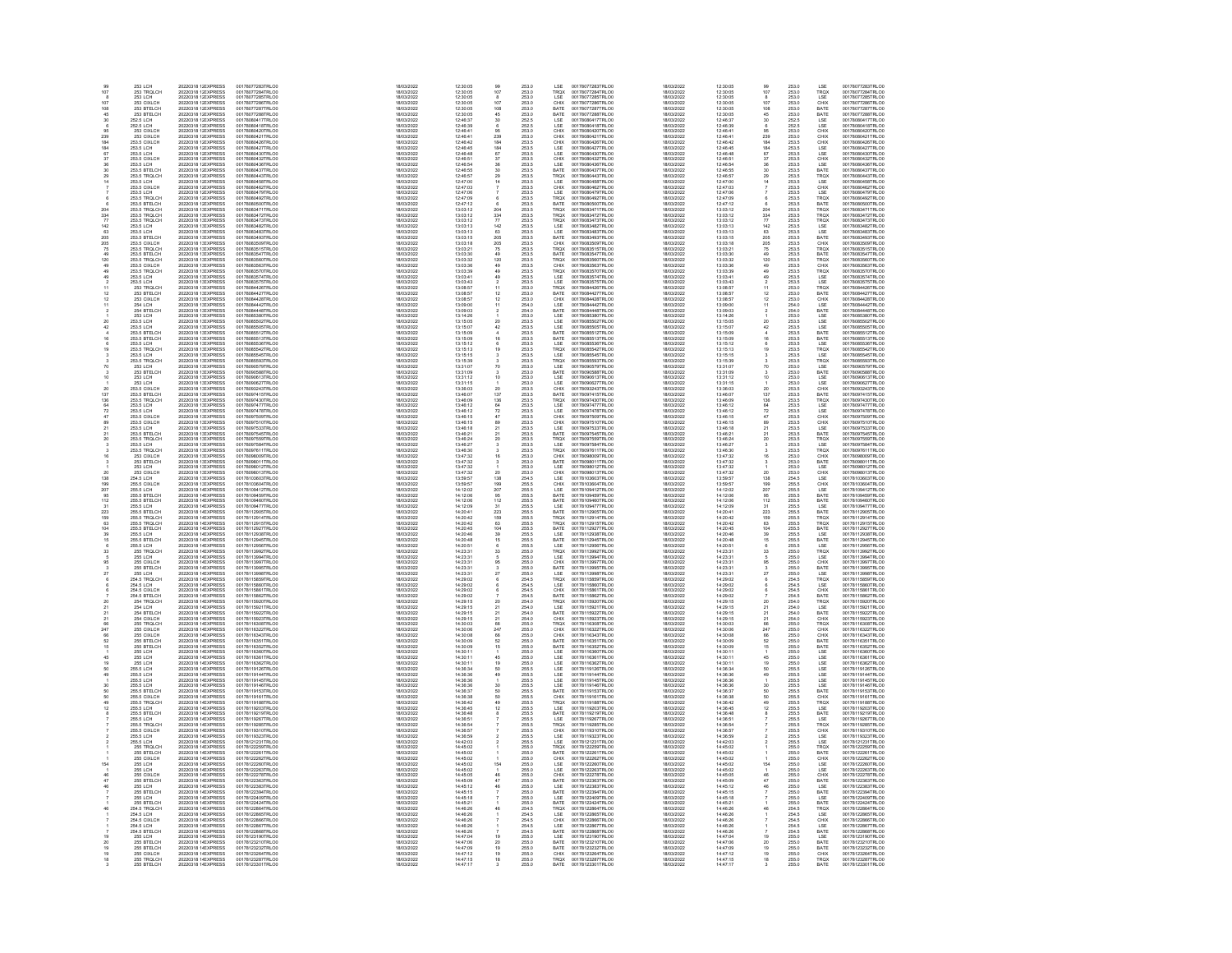|                   | 255 TROLCH                                                                                                   | 20220318 1 EXPRESS                                                                                                                     | 00178123326TRLO0                                                                                 | 18/03/2022                                                         | 14:47:19                                                           |                                                                                | 255.0                                              | <b>TROX</b>                                 | 00178123326TRLO0                                                                                                     | 18/03/2022                                                         | 14:47:19                                     |                                                                                                             | 255.0                                              | <b>TROX</b>                                                                                                  | 00178123326TRLO0                                                                                                     |
|-------------------|--------------------------------------------------------------------------------------------------------------|----------------------------------------------------------------------------------------------------------------------------------------|--------------------------------------------------------------------------------------------------|--------------------------------------------------------------------|--------------------------------------------------------------------|--------------------------------------------------------------------------------|----------------------------------------------------|---------------------------------------------|----------------------------------------------------------------------------------------------------------------------|--------------------------------------------------------------------|----------------------------------------------|-------------------------------------------------------------------------------------------------------------|----------------------------------------------------|--------------------------------------------------------------------------------------------------------------|----------------------------------------------------------------------------------------------------------------------|
|                   |                                                                                                              |                                                                                                                                        |                                                                                                  | 18/03/2022<br>18/03/2022                                           |                                                                    |                                                                                | 255.0<br>255.5                                     | LSE<br>CHIX                                 |                                                                                                                      |                                                                    | 14:49:28<br>14:49:28                         |                                                                                                             | 255.0<br>255.5                                     |                                                                                                              |                                                                                                                      |
|                   |                                                                                                              |                                                                                                                                        |                                                                                                  | 18/03/202<br>18/03/202<br>18/03/202                                |                                                                    |                                                                                |                                                    |                                             |                                                                                                                      |                                                                    | 14.49.28<br>14:49:30<br>14:49:30             |                                                                                                             |                                                    |                                                                                                              |                                                                                                                      |
| 32<br>294<br>253  | 255 LCH<br>255.5 CIXLCH<br>256.5 CIXLCH<br>256.5 LCH<br>256 CIXLCH<br>256 CIXLCH                             | 20220318 11 EXPRESS<br>20220318 11 EXPRESS<br>20220318 11 EXPRESS<br>20220318 11 EXPRESS<br>20220318 11 EXPRESS                        | 00178124399TRLO0<br>00178124499TRLO0<br>00178124400TRLO0<br>00178124421TRLO0<br>00178124445TRLO0 |                                                                    | $14.49.28$<br>$14.49.28$<br>$14.49.30$<br>$14.49.31$<br>$14.49.31$ | 32<br>294<br>253                                                               | 256.0<br>256.0<br>256.5                            | TRQX<br>LSE<br>CHIX                         | 00178124399TRLO0<br>00178124400TRLO0<br>00178124421TRLO0<br>00178124422TRLO0<br>00178124445TRLO0                     | 18/03/2022<br>18/03/2022<br>18/03/2022<br>18/03/2022<br>18/03/2022 |                                              | 32<br>294<br>253                                                                                            | 256.0<br>256.0<br>256.5                            |                                                                                                              | 00178124399TRL00<br>00178124400TRL00<br>00178124421TRL00<br>00178124422TRL00<br>00178124445TRL00                     |
| 41                |                                                                                                              |                                                                                                                                        |                                                                                                  | 18/03/2022<br>18/03/2022                                           |                                                                    |                                                                                |                                                    |                                             |                                                                                                                      | 18/03/2022                                                         | 14:49:31<br>14:49:31                         |                                                                                                             |                                                    | LSE<br>CHIX<br>CHIX<br>CHIX<br>CHIX<br>CHIX                                                                  |                                                                                                                      |
| 25                | 256 CIXLCH<br>256.5 LCH                                                                                      | 20220318 1 EXPRESS<br>20220318 1 EXPRESS                                                                                               | 00178124446TRLO0<br>00178124469TRLO0                                                             | 18/03/2022                                                         | 14:49:31<br>14:49:33                                               | $\frac{41}{25}$<br>$\frac{44}{24}$                                             | 256.0<br>256.5                                     | CHIX<br>LSE                                 | 00178124446TRLO0<br>00178124469TRLO0                                                                                 | 18/03/2022                                                         | 14:49:33                                     | $\frac{41}{25}$                                                                                             | 256.0<br>256.5                                     |                                                                                                              | 00178124446TRLO0<br>00178124469TRLO0                                                                                 |
| $^{24}$           | 256 CIXLCH<br>256 TRQLCH                                                                                     | 20220318 1 EXPRESS<br>20220318 1 EXPRESS                                                                                               | 00178124492TRLO0<br>00178124500TRLO0                                                             | 18/03/2022<br>18/03/2022                                           | 14:49:35<br>14:49:39                                               |                                                                                | 256.0<br>256.0                                     | CHIX<br>TRQX                                | 00178124492TRLO0<br>00178124500TRLO0                                                                                 | 18/03/2022<br>18/03/2022                                           | 14:49:35<br>14:49:39                         | $\frac{44}{24}$                                                                                             | 256.0<br>256.0                                     | CHIX<br>TROX<br>CHIX<br>CHIX<br>LSE<br>LSE<br>LSE<br>LSE                                                     | 00178124492TRLO0<br>00178124500TRLO0                                                                                 |
|                   |                                                                                                              |                                                                                                                                        |                                                                                                  | 18/03/2022                                                         |                                                                    |                                                                                |                                                    |                                             | 00178124500TRLO0<br>00178124535TRLO0<br>00178124577TRLO0<br>00178127196TRLO0<br>00178127196TRLO0<br>00178127197TRLO0 |                                                                    |                                              | $\ddot{\textbf{6}}$                                                                                         |                                                    |                                                                                                              | 00178124500TRLO0<br>00178124535TRLO0<br>00178124577TRLO0<br>00178127393TRLO0<br>00178127196TRLO0<br>00178127197TRLO0 |
|                   | 256 CIXLCH<br>256 LCH<br>256 LCH                                                                             | 20220318 1-EXPRESS<br>20220318 1-EXPRESS<br>20220318 1-EXPRESS                                                                         | 00178124535TRLO0<br>00178124577TRLO0<br>00178125313TRLO0                                         | 18/03/2022<br>18/03/2022<br>18/03/2022                             | 14:49:42<br>14:49:45<br>14:51:12                                   |                                                                                | 256.0<br>256.0<br>256.0                            | CHIX<br>LSE<br>LSE<br>LSE<br>LSE            |                                                                                                                      | 18/03/2022<br>18/03/2022<br>18/03/2022                             | 14:49:42<br>14:49:45<br>14:51:12             |                                                                                                             | 256.0<br>256.0<br>256.0                            |                                                                                                              |                                                                                                                      |
|                   |                                                                                                              |                                                                                                                                        |                                                                                                  |                                                                    |                                                                    | $\frac{4}{63}$<br>$\frac{10}{6}$                                               |                                                    |                                             |                                                                                                                      |                                                                    |                                              | $\frac{4}{63}$<br>10 6                                                                                      |                                                    |                                                                                                              |                                                                                                                      |
|                   | 256.5 LCH<br><b>257 LCH</b>                                                                                  | 20220318 1- EXPRESS<br>20220318 1- EXPRESS                                                                                             | 00178127196TRLO0<br>00178127197TRLO0                                                             | 18/03/2022<br>18/03/2022                                           | 14:55:59<br>14:55:59                                               |                                                                                | 256.5<br>257.0                                     |                                             |                                                                                                                      | 18/03/2022<br>18/03/2022                                           | 14:55:59<br>14:55:59                         |                                                                                                             | 256.5<br>257.0                                     |                                                                                                              |                                                                                                                      |
|                   | 256.5 LCH                                                                                                    | 20220318 1 EXPRESS                                                                                                                     | 00178127198TRLO0                                                                                 | 18/03/2022                                                         | 14:55:59                                                           | $\begin{array}{r} 25 \\ 37 \\ 37 \\ 36 \\ 110 \\ 94 \\ 1,110 \\ 0 \end{array}$ | 256.5                                              | LSE                                         | 00178127198TRLO0                                                                                                     | 18/03/2022                                                         | 14:55:59                                     | $25 \frac{37}{37}$<br>$36 \frac{110}{110}$<br>$44 \frac{110}{110}$                                          | 256.5                                              |                                                                                                              | 00178127198TRLOD                                                                                                     |
|                   | 256.5 LCH<br>256 CIXLCH<br>256 BTELCH<br>256 LCH<br>256.5 TRQLCH<br>256.5 TRQLCH                             | 20220318 1! EXPRESS<br>20220318 1! EXPRESS                                                                                             | 00178135633TRLO0<br>00178135634TRLO0                                                             | 18/03/2022<br>18/03/2023                                           | 15:11:14<br>15:11:14                                               |                                                                                | 256.0<br>256.0                                     | CHIX<br>BATE                                | 00178135633TRLO0<br>00178135634TRLO0                                                                                 | 18/03/2022<br>18/03/2022                                           | 15:11:14<br>15:11:14                         |                                                                                                             | 256.0<br>256.0                                     | LSE<br>CHIX<br>BATE<br>LSE<br>TROX<br>LSE<br>BATE                                                            | 00178135633TRLO0<br>00178135634TRLO0                                                                                 |
|                   |                                                                                                              | 20220318 11 EXPRESS<br>20220318 11 EXPRESS<br>20220318 11 EXPRESS<br>20220318 11 EXPRESS<br>20220318 11 EXPRESS<br>20220318 11 EXPRESS | 00178135635TRLOO<br>00178135635TRLOO<br>00178135636TRLOO                                         | ensiste                                                            | 15:11:14<br>15:11:14<br>15:18:02                                   |                                                                                | 256.0<br>256.0<br>256.0<br>256.5                   | LSE<br>TROX<br>TROX                         | 001781356341RLO0<br>00178135635TRLO0<br>00178135636TRLO0<br>00178139224TRLO0<br>00178139225TRLO0                     | 18/03/2022<br>18/03/2022<br>18/03/2022                             | 15:11:14<br>15:11:14<br>15:18:02             |                                                                                                             | 256.0<br>256.0<br>256.0<br>256.5                   |                                                                                                              | 00178135634TRL00<br>00178135635TRL00<br>00178135636TRL00<br>00178139224TRL00<br>00178139225TRL00<br>00178139226TRL00 |
|                   |                                                                                                              |                                                                                                                                        |                                                                                                  | sensions:                                                          |                                                                    |                                                                                |                                                    |                                             |                                                                                                                      |                                                                    |                                              |                                                                                                             |                                                    |                                                                                                              |                                                                                                                      |
| 110               |                                                                                                              |                                                                                                                                        |                                                                                                  | 18/03/2022<br>18/03/2022                                           |                                                                    |                                                                                |                                                    |                                             |                                                                                                                      | 18/03/2022                                                         |                                              |                                                                                                             |                                                    |                                                                                                              |                                                                                                                      |
|                   | 257 LCH<br>257.5 BTELCH                                                                                      |                                                                                                                                        | 00178139225TRLO0<br>00178139226TRLO0                                                             | 18/03/2022                                                         | 15:18:02<br>15:18:02                                               |                                                                                | 257.0<br>257.5                                     | LSE<br>BATE                                 |                                                                                                                      | 18/03/2022                                                         | 15:18:02<br>15:18:02                         |                                                                                                             | 257.0<br>257.5                                     |                                                                                                              |                                                                                                                      |
| 182<br>490        | 256.5 TRQLCH<br>257 BTELCH                                                                                   | 20220318 1! EXPRESS<br>20220318 1! EXPRESS                                                                                             | 00178139227TRLO0<br>00178139235TRLO0                                                             | 18/03/2022<br>18/03/2022                                           | 15:18:02<br>15:18:03                                               |                                                                                | 256.5<br>257.0                                     | TRQX<br>BATE                                | 00178139227TRLO0<br>00178139235TRLO0                                                                                 | 18/03/2022<br>18/03/2022                                           | 15:18:02<br>15:18:03                         | 8<br>182<br>490<br>179<br>448<br>115<br>40<br>75                                                            | 256.5<br>257.0                                     | TRQX<br>BATE                                                                                                 | 00178139227TRLO0<br>00178139235TRLO0                                                                                 |
| 179               | 257 TROLCH                                                                                                   | 20220318 1/ EXPRESS                                                                                                                    | 00178139236TRLO0                                                                                 | 18/03/2022                                                         | 15:18:03                                                           | 182<br>490<br>179<br>448<br>8<br>115<br>40<br>75                               | 257.0                                              | TROX                                        | 00178139236TRLO0                                                                                                     | 18/03/2022                                                         | 15:18:03                                     |                                                                                                             | 2570                                               | TROX                                                                                                         | 00178139236TRLO0                                                                                                     |
|                   | 257 TROLCH<br>257 CIXLCH<br>257 CIXLCH<br>257 BTELCH<br>257 BTELCH                                           | 20220318 11 EXPRESS<br>20220318 11 EXPRESS<br>20220318 11 EXPRESS<br>20220318 11 EXPRESS<br>20220318 11 EXPRESS                        | 001781392361RLO0<br>00178139237TRLO0<br>00178139238TRLO0<br>00178144475TRLO0                     | 18/03/2022<br>18/03/2022<br>18/03/2022<br>18/03/2022<br>18/03/2022 | 15:18:03<br>15:18:03<br>15:25:46<br>15:25:49                       |                                                                                | 257.0<br>257.0<br>257.0<br>257.0<br>257.0          | TROX<br>CHIX<br>CHIX<br>LSE<br>BATE<br>BATE | 001781392361RLO0<br>00178139237TRLO0<br>00178139238TRLO0<br>00178144431TRLO0<br>00178144475TRLO0<br>00178144476TRLO0 | 18/03/2022<br>18/03/2022<br>18/03/2022<br>18/03/2022<br>18/03/2022 | 15:18:03<br>15:18:03<br>15:25:46<br>15:25:49 |                                                                                                             | 257.0<br>257.0<br>257.0<br>257.0<br>257.0<br>257.0 | TROX<br>CHIX<br>LSE<br>BATE<br>BATE                                                                          | 00178139236TRLOO<br>00178139237TRLOO<br>00178139238TRLOO<br>00178144431TRLOO<br>00178144475TRLOO                     |
|                   |                                                                                                              |                                                                                                                                        |                                                                                                  |                                                                    |                                                                    |                                                                                |                                                    |                                             |                                                                                                                      |                                                                    |                                              |                                                                                                             |                                                    |                                                                                                              |                                                                                                                      |
|                   |                                                                                                              |                                                                                                                                        |                                                                                                  |                                                                    |                                                                    |                                                                                |                                                    |                                             |                                                                                                                      |                                                                    |                                              |                                                                                                             |                                                    |                                                                                                              |                                                                                                                      |
|                   | 257 BTELCH                                                                                                   | 20220318 1! EXPRESS                                                                                                                    | 00178144476TRLO0                                                                                 | 18/03/2022                                                         | 15:25:49                                                           |                                                                                |                                                    |                                             |                                                                                                                      | 18/03/2022                                                         | 15:25:49                                     |                                                                                                             |                                                    |                                                                                                              |                                                                                                                      |
|                   | 257 LCH<br>257 BTELCH                                                                                        | 20220318 1! EXPRESS<br>20220318 1! EXPRESS                                                                                             | 00178144488TRLO0<br>00178144536TRLO0                                                             | 18/03/2022<br>18/03/2022                                           | 15:25:52<br>15:25:55                                               | $29$<br>$29$<br>$7$<br>$7$                                                     | 257.0<br>257.0                                     | LSE<br>BATE                                 | 00178144488TRLO0<br>00178144536TRLO0                                                                                 | 18/03/2022<br>18/03/2022                                           | 15:25:52<br>15:25:55                         | $29$<br>$29$<br>$7$<br>$7$                                                                                  | 257.0<br>257.0                                     | LSE<br>BATE                                                                                                  | 00178144488TRLOO<br>00178144536TRLOO                                                                                 |
|                   |                                                                                                              | 20220318 1! EXPRESS<br>20220318 1! EXPRESS                                                                                             | 00178144554TRLO0<br>00178144603TRLO0                                                             | SOCKORD                                                            | 15:25:58                                                           |                                                                                | 257.0<br>257.0                                     | LSE<br>BATE<br>LSE<br>CHIX<br>TRQX          | 00178144554TRLO0<br>00178144603TRLO0                                                                                 | 18/03/2022                                                         | 15:25:58<br>15:26:01                         |                                                                                                             | 257.0<br>257.0                                     |                                                                                                              | 00178144554TRLO0<br>00178144603TRLO0                                                                                 |
|                   |                                                                                                              |                                                                                                                                        |                                                                                                  | 18/03/2023                                                         | 15:26:01                                                           |                                                                                |                                                    |                                             |                                                                                                                      | 18/03/2022                                                         |                                              |                                                                                                             |                                                    |                                                                                                              |                                                                                                                      |
|                   |                                                                                                              |                                                                                                                                        |                                                                                                  |                                                                    |                                                                    |                                                                                |                                                    |                                             |                                                                                                                      |                                                                    |                                              |                                                                                                             |                                                    |                                                                                                              |                                                                                                                      |
|                   |                                                                                                              | 20220318 11 EXPRESS<br>20220318 11 EXPRESS<br>20220318 11 EXPRESS                                                                      | 001781446031RECO<br>00178148666TRLO0<br>00178148677TRLO0                                         | 18/03/2022<br>18/03/2022<br>18/03/2022<br>18/03/2022               | 15:26:03<br>15:32:24<br>15:32:25                                   | 115<br>115                                                                     | 257.0<br>257.0<br>257.0<br>257.0                   |                                             |                                                                                                                      | 18/03/2022<br>18/03/2022<br>18/03/2022                             | 15:26:03<br>15:32:24<br>15:32:25             | $\frac{1}{115}$                                                                                             | 257.0<br>257.0<br>257.0<br>257.0                   |                                                                                                              |                                                                                                                      |
|                   | 257 BTELCH<br>257 BTELCH<br>257 BTELCH<br>257 CIXLCH<br>257 CIXLCH<br>257 CIXLCH<br>257 CIXLCH               | 20220318 1! EXPRESS<br>20220318 1! EXPRESS                                                                                             | 00178148728TRLO0<br>00178148773TRLO0                                                             | 18/03/2022                                                         | 15:32:28<br>15:32:31                                               | $\begin{array}{c} 96 \\ 29 \\ 24 \end{array}$                                  | 257.0<br>257.0                                     | CHIX<br>CHIX                                | 001781446031RLO0<br>00178144619TRLO0<br>00178148667RLO0<br>00178148728TRLO0<br>00178148773TRLO0                      | 18/03/2022                                                         | 15:32:28                                     | $\frac{96}{29}$                                                                                             | 257.0<br>257.0                                     | <b>ERESE CHARGE CHARGE</b><br>CHARGE CHARGE CHARGE<br>CHARGE CHARGE CHARGE                                   | 00178144603TRLO0<br>00178144619TRLO0<br>00178148666TRLO0<br>00178148677TRLO0<br>00178148728TRLO0<br>00178148773TRLO0 |
| 24                | 257 CIXLCH                                                                                                   | 20220318 1! EXPRESS                                                                                                                    | 00178148823TRLO0                                                                                 | 18/03/2022<br>18/03/2022                                           | 15:32:34                                                           |                                                                                | 257.0                                              | CHIX                                        | 00178148823TRLO0                                                                                                     | 18/03/2022<br>18/03/2022                                           | 15:32:31<br>15:32:34                         | 24                                                                                                          | 257.0                                              |                                                                                                              | 00178148823TRLO0                                                                                                     |
|                   | 257.5 LCH<br>257.5 LCH                                                                                       | 20220318 1! EXPRESS<br>20220318 1! EXPRESS                                                                                             | 00178148824TRLO0<br>00178148850TRLO0                                                             | 18/03/2022<br>18/03/2022                                           | 15:32:34<br>15:32:37                                               |                                                                                | 257.5<br>257.5                                     | LSE<br>LSE                                  | 00178148824TRLO0<br>00178148850TRLO0                                                                                 | 18/03/2022<br>18/03/2022                                           | 15:32:34<br>15:32:37                         |                                                                                                             | 257.5<br>257.5                                     |                                                                                                              | 00178148824TRLO0<br>00178148850TRLO0                                                                                 |
|                   |                                                                                                              |                                                                                                                                        |                                                                                                  |                                                                    |                                                                    |                                                                                |                                                    |                                             |                                                                                                                      |                                                                    |                                              |                                                                                                             |                                                    |                                                                                                              |                                                                                                                      |
|                   |                                                                                                              |                                                                                                                                        |                                                                                                  |                                                                    |                                                                    |                                                                                |                                                    |                                             |                                                                                                                      |                                                                    |                                              |                                                                                                             |                                                    |                                                                                                              |                                                                                                                      |
| 236               | 258 CIXLCH<br>258 TRQLCH<br>258 CIXLCH                                                                       | 20220318 11 EXPRESS<br>20220318 11 EXPRESS<br>20220318 11 EXPRESS                                                                      | 00178148892TRLO0<br>00178148892TRLO0<br>00178148926TRLO0                                         | 18/03/2022<br>18/03/2022<br>18/03/2022                             | 15:32:39<br>15:32:40<br>15:32:43                                   | 439<br>18<br>677<br>29<br>236<br>7<br>69                                       | 258.0<br>258.0<br>258.0                            | CHIX<br>TRQX<br>CHIX                        | 00178148892TRLO0<br>00178148892TRLO0<br>00178148926TRLO0                                                             | 18/03/2022<br>18/03/2022<br>18/03/2022                             | 15:32:39<br>15:32:40<br>15:32:43             | 439<br>18<br>677<br>29<br>236                                                                               | 258.0<br>258.0<br>258.0<br>258.0                   |                                                                                                              | 00178148882TRLO0<br>00178148892TRLO0<br>00178148926TRLO0                                                             |
|                   | 258 CIXLCH<br>258 CIXLCH                                                                                     | 20220318 1! EXPRESS<br>20220318 1! EXPRESS                                                                                             | 00178148958TRLO0<br>00178148972TRLO0                                                             | 18/03/2022<br>18/03/2022                                           | 15:32:46<br>15:32:49                                               |                                                                                | 258.0<br>258.0                                     | CHIX<br>CHIX                                | 00178148958TRLO0<br>00178148972TRLO0                                                                                 | 18/03/2022<br>18/03/2022                                           | 15:32:46<br>15:32:49                         | $\frac{7}{69}$                                                                                              | 258.0<br>258.0                                     |                                                                                                              | 00178148958TRLO0<br>00178148972TRLO0                                                                                 |
|                   | 258 TROLCH                                                                                                   | 20220318 1! EXPRESS                                                                                                                    | 00178148999TRLO0                                                                                 | 18/03/2022                                                         | 15:32:52                                                           |                                                                                |                                                    |                                             | 00178148999TRLO0                                                                                                     | 18/03/2022                                                         | 15:32:52                                     |                                                                                                             |                                                    |                                                                                                              | 00178148999TRLO0                                                                                                     |
|                   | 258 CIXLCH                                                                                                   | 20220318 1! EXPRESS                                                                                                                    | 00178149030TRLO0                                                                                 | 18/03/2022                                                         | 15:32:55                                                           | $\frac{7}{15}$                                                                 | 258.0<br>258.0                                     | TRQX<br>CHIX                                | 00178149030TRLO0                                                                                                     | 18/03/2022                                                         | 15:32:55                                     | 15                                                                                                          | 258.0<br>258.0                                     |                                                                                                              | 00178149030TRLOO                                                                                                     |
|                   |                                                                                                              |                                                                                                                                        | 00178149053TRLO0                                                                                 | 18/03/2022                                                         | 15:32:58                                                           |                                                                                |                                                    | LSE                                         |                                                                                                                      |                                                                    | 15:32:58                                     |                                                                                                             |                                                    |                                                                                                              |                                                                                                                      |
|                   | 258 CIXLCH<br>258 CIXLCH<br>258 CIXLCH<br>258 CIXLCH<br>258 CIXLCH<br>258 BTELCH<br>258 BTELCH<br>258 BTELCH | 20220318 11EXPRESS<br>20220318 11EXPRESS<br>20220318 11EXPRESS<br>20220318 11EXPRESS<br>20220318 11EXPRESS                             | 00178149092TRLO0<br>00178149127TRLO0<br>00178149175TRLO0<br>00178153407TRLO0                     | 18/03/2022<br>18/03/2022<br>18/03/2022<br>18/03/2022               | 15:32:56<br>15:33:01<br>15:33:04<br>15:33:07<br>15:39:09           |                                                                                | 258.0<br>258.0<br>258.0<br>258.0<br>258.0          | CHIX<br>CHIX<br>CHIX<br>CHIX<br>BATE        | 001781490301RLO0<br>00178149092TRLO0<br>00178149127TRLO0<br>00178149175TRLO0<br>00178153407TRLO0                     | 18/03/2022<br>18/03/2022<br>18/03/2022<br>18/03/2022<br>18/03/2022 | 15:32:06<br>15:33:01<br>15:33:04             |                                                                                                             | 258.0<br>258.0<br>258.0                            |                                                                                                              | 001781490301RLO0<br>00178149053TRLO0<br>00178149127TRLO0<br>00178149175TRLO0<br>00178153407TRLO0                     |
|                   |                                                                                                              |                                                                                                                                        |                                                                                                  |                                                                    |                                                                    |                                                                                |                                                    |                                             |                                                                                                                      |                                                                    | 15:33:07<br>15:39:09                         |                                                                                                             | 258.0<br>258.0                                     |                                                                                                              |                                                                                                                      |
| 16                | 258 CIXLCH                                                                                                   | 20220318 1! EXPRESS                                                                                                                    | 00178153409TRLO0                                                                                 | 18/03/2022<br>18/03/2022                                           | 15:39:10                                                           | 16                                                                             | 258.0                                              | CHIX                                        | 00178153409TRLO0                                                                                                     | 18/03/2022                                                         | 15:39:10                                     | 16                                                                                                          | 258.0                                              |                                                                                                              | 00178153409TRLO0                                                                                                     |
|                   |                                                                                                              |                                                                                                                                        |                                                                                                  | 18/03/2022                                                         |                                                                    |                                                                                |                                                    |                                             |                                                                                                                      | 18/03/2022                                                         | 15:39:13                                     |                                                                                                             |                                                    |                                                                                                              |                                                                                                                      |
|                   | 258 TROLCH<br>258 CIXLCH                                                                                     | 20220318 1! EXPRESS<br>20220318 1! EXPRESS                                                                                             | 00178153444TRLO0<br>00178154747TRLO0                                                             | 18/03/2022                                                         | 15:39:13<br>15:41:05                                               |                                                                                | 258.0<br>258.0                                     | TRQX<br>CHIX                                | 00178153444TRLO0<br>00178154747TRLO0                                                                                 | 18/03/2022                                                         | 15:41:05                                     |                                                                                                             | 258.0<br>258.0                                     |                                                                                                              | 00178153444TRLO0<br>00178154747TRLO0                                                                                 |
|                   | 257.5 BTELCH<br>258 LCH<br>258 TROLCH                                                                        | 20220318 11 EXPRESS<br>20220318 11 EXPRESS<br>20220318 11 EXPRESS                                                                      | 00178157084TRLO0<br>00178157085TRLO0                                                             | 18/03/2022<br>18/03/2022                                           | 15:44:55<br>15:44:55                                               |                                                                                | 257.5<br>258.0<br>258.0                            | BATE<br>LSE                                 |                                                                                                                      | 18/03/2022<br>18/03/2022                                           | 15:44:55                                     |                                                                                                             | 257.5<br>258.0<br>258.0                            |                                                                                                              |                                                                                                                      |
|                   |                                                                                                              |                                                                                                                                        | 00178157094TRLOD                                                                                 | 18/03/2022                                                         | 15:44:56                                                           |                                                                                |                                                    | TRQX                                        |                                                                                                                      | 18/03/2022                                                         | 15:44:56                                     |                                                                                                             |                                                    |                                                                                                              |                                                                                                                      |
| 235               | 258 LCH<br>258 BTELCH                                                                                        | 20220318 1! EXPRESS<br>20220318 1! EXPRESS                                                                                             | 00178157099TRLO0<br>00178157106TRLO0                                                             | 18/03/2022                                                         | 15:44:57<br>15:44:58                                               |                                                                                | 258.0<br>258.0                                     | LSE<br>BATE<br>BATE<br>LSE                  | 00178154747TRL00<br>00178157084TRL00<br>00178157085TRL00<br>00178157094TRL00<br>00178157099TRL00<br>00178157106TRL00 | 18/03/2022                                                         | 15:44:57<br>15:44:58                         | 235<br>70                                                                                                   | 258.0<br>258.0                                     | TROX<br>CHIX USE<br>CHIX BATTE CHIX BATTER<br>CHIX CHIX TROX<br>LISE<br>LISE<br>BATTER OXE<br>LISE<br>BATTER | 00178154747TRL00<br>00178157084TRL00<br>00178157085TRL00<br>00178157094TRL00<br>00178157094TRL00<br>00178157106TRL00 |
| 70<br>165         | 258 BTELCH                                                                                                   | 20220318 1! EXPRESS                                                                                                                    | 00178157107TRLO0                                                                                 | 18/03/2022<br>18/03/2022                                           | 15:44:58                                                           |                                                                                |                                                    |                                             |                                                                                                                      | 18/03/2022<br>18/03/2022                                           | 15:44:58                                     |                                                                                                             |                                                    |                                                                                                              |                                                                                                                      |
|                   | <b>258 LCH</b>                                                                                               | 20220318 1! EXPRESS                                                                                                                    | 00178157169TRLO0                                                                                 | 18/03/2022                                                         | 15:45:01                                                           | 235<br>70 165<br>58 5 15 2                                                     | 258.0<br>258.0                                     |                                             | 00178157107TRLO0<br>00178157169TRLO0                                                                                 | 18/03/2022                                                         | 15:45:01                                     | $165$<br>$58$<br>$5$<br>$15$<br>$2$                                                                         | 258.0<br>258.0                                     |                                                                                                              | 00178157107TRLO0<br>00178157169TRLO0                                                                                 |
|                   | 258 CIXI CH                                                                                                  | 20220318 1/ EXPRESS                                                                                                                    | 00178157217TRLO0                                                                                 | 18/03/2022                                                         | 15:45:04                                                           |                                                                                | 258.0                                              | CHIX                                        | 00178157217TRLO0                                                                                                     | 18/03/2022                                                         | 15:45:04                                     |                                                                                                             | 258.0                                              |                                                                                                              | 00178157217TRLO0                                                                                                     |
|                   | 258 CIXLCH<br>258 LCH<br>258 TRQLCH<br>258 BTELCH<br>258 TRQLCH<br>258 BTELCH                                | 20220318 11 EXPRESS<br>20220318 11 EXPRESS<br>20220318 11 EXPRESS<br>20220318 11 EXPRESS<br>20220318 11 EXPRESS<br>20220318 11 EXPRESS | 00178157217TRLO0<br>00178157247TRLO0<br>00178157272TRLO0<br>00178161113TRLO0<br>00178161113TRLO0 | 18/03/2022<br>18/03/2022<br>18/03/2022<br>18/03/2022<br>18/03/2022 | 15:45:07<br>15:45:07<br>15:51:23<br>15:51:25                       |                                                                                | 258.0<br>258.0<br>258.0<br>258.0<br>258.0          | LSE<br>IRQX<br>BATE<br>TRQX<br>BATE         | 00178157217TRLO0<br>00178157247TRLO0<br>00178157272TRLO0<br>00178161113TRLO0<br>00178161113TRLO0                     | 18/03/2022<br>18/03/2022<br>18/03/2022<br>18/03/2022<br>18/03/2022 | 15:45:07<br>15:45:07<br>15:51:23<br>15:51:25 |                                                                                                             | 258.0<br>258.0<br>258.0<br>258.0<br>258.0          | CHIX<br>LSE<br>TRQX<br>BATE<br>TRQX<br>BATE                                                                  | 00178157247TRL00<br>00178157247TRL00<br>00178157272TRL00<br>00178161113TRL00<br>00178161113TRL00<br>00178161172TRL00 |
|                   |                                                                                                              |                                                                                                                                        |                                                                                                  |                                                                    |                                                                    | $\frac{69}{16}$<br>15                                                          |                                                    |                                             |                                                                                                                      |                                                                    |                                              | $rac{69}{16}$<br>15                                                                                         |                                                    |                                                                                                              |                                                                                                                      |
|                   |                                                                                                              |                                                                                                                                        |                                                                                                  | 18/03/2022                                                         | 15:51:28                                                           |                                                                                |                                                    |                                             |                                                                                                                      |                                                                    |                                              |                                                                                                             |                                                    |                                                                                                              |                                                                                                                      |
|                   |                                                                                                              |                                                                                                                                        |                                                                                                  | 18/03/2022                                                         | 15:51:31                                                           |                                                                                |                                                    |                                             |                                                                                                                      | 18/03/2022                                                         | 15:51:28<br>15:51:31                         |                                                                                                             |                                                    |                                                                                                              |                                                                                                                      |
|                   | 258 LCH<br>258.5 TRQLCH                                                                                      | 20220318 1! EXPRESS<br>20220318 1! EXPRESS                                                                                             | 00178161210TRLO0<br>00178161211TRLO0                                                             | 18/03/2022                                                         | 15:51:31                                                           |                                                                                | 258.0<br>258.5                                     | LSE<br>TRQX                                 | 00178161210TRLO0<br>00178161211TRLO0                                                                                 | 18/03/2022                                                         | 15:51:31                                     |                                                                                                             | 258.0<br>258.5                                     | LSE<br>TRQX                                                                                                  | 00178161210TRLO0<br>00178161211TRLO0                                                                                 |
| 312<br>56         | 259 CIXLCH<br>259 CIXLCH                                                                                     | 20220318 1! EXPRESS<br>20220318 1! EXPRESS                                                                                             | 00178161212TRLO0<br>00178161213TRLO0                                                             | 18/03/2022<br>18/03/2023                                           | 15:51:31<br>15:51:31                                               | 312<br>283<br>500<br>20<br>34<br>2<br>35<br>16                                 | 259.0<br>259.0                                     | CHIX<br>CHIX                                | 00178161212TRLO0<br>00178161213TRLO0                                                                                 | 18/03/2022<br>18/03/2022                                           | 15:51:31<br>15:51:31                         | 312<br>283<br>500<br>20<br>34<br>2<br>335                                                                   | 259.0<br>259.0                                     | <b>AND SECTION SECTION SECTION</b><br>AND SECTION SECTION SECTION SECTION                                    | 00178161212TRLO0<br>00178161213TRLO0                                                                                 |
| $\frac{1}{2}$     | 259 LCH<br>259 LCH<br>259 LCH                                                                                | 20220318 11 EXPRESS<br>20220318 11 EXPRESS<br>20220318 11 EXPRESS                                                                      | 00178161221TRLOO<br>00178161222TRLOO<br>00178161223TRLOO                                         | 18/03/2022<br>18/03/2022<br>18/03/2022<br>18/03/2022               | 15:51:32<br>15:51:32<br>15:51:32                                   |                                                                                | 259.0<br>259.0<br>259.0                            | LSE<br>LSE<br>LSE<br>LSE<br>LSE             | 00178161221TRLOO<br>00178161222TRLOO<br>00178161223TRLOO                                                             | 18/03/2022<br>18/03/2022<br>18/03/2022                             | 15:51:32<br>15:51:32<br>15:51:32             |                                                                                                             | 259.0<br>259.0<br>259.0                            |                                                                                                              | 00178161221TRLOO<br>00178161222TRLOO<br>00178161223TRLOO                                                             |
|                   |                                                                                                              |                                                                                                                                        |                                                                                                  |                                                                    |                                                                    |                                                                                |                                                    |                                             |                                                                                                                      |                                                                    |                                              |                                                                                                             |                                                    |                                                                                                              |                                                                                                                      |
|                   |                                                                                                              |                                                                                                                                        | 00178166634TRLO0                                                                                 | 18/03/2022                                                         |                                                                    |                                                                                |                                                    |                                             |                                                                                                                      | 18/03/2022                                                         |                                              |                                                                                                             |                                                    |                                                                                                              |                                                                                                                      |
| 935               | 258.5 LCH<br>258.5 LCH                                                                                       | 20220318 1! EXPRESS<br>20220318 1! EXPRESS                                                                                             | 00178166635TRLO0                                                                                 | 18/03/2022                                                         | 15:59:14<br>15:59:14                                               |                                                                                | 258.5<br>258.5                                     |                                             | 00178166634TRLO0<br>00178166635TRLO0                                                                                 | 18/03/2022                                                         | 15:59:14<br>15:59:14                         |                                                                                                             | 258.5<br>258.5                                     |                                                                                                              | 00178166634TRLO0<br>00178166635TRLO0                                                                                 |
| 16                | 259 LCH                                                                                                      | 20220318 1! EXPRESS                                                                                                                    | 00178166637TRLO0                                                                                 | 18/03/2022<br>18/03/2022                                           | 15:59:14                                                           |                                                                                | 259.0                                              | LSE                                         | 00178166637TRLO0                                                                                                     | 18/03/2022<br>18/03/2022                                           | 15:59:14                                     | 16                                                                                                          | 259.0                                              |                                                                                                              | 00178166637TRLO0                                                                                                     |
|                   | 259 LCH<br>259 LCH                                                                                           |                                                                                                                                        | 00178166639TRLO0<br>00178166640TRLO0                                                             | 18/03/2023                                                         |                                                                    |                                                                                |                                                    |                                             | 00178166639TRLO0<br>00178166640TRLO0                                                                                 | 18/03/2022                                                         | 15:59:14<br>15:59:14                         |                                                                                                             |                                                    |                                                                                                              |                                                                                                                      |
|                   |                                                                                                              |                                                                                                                                        |                                                                                                  |                                                                    |                                                                    |                                                                                |                                                    |                                             |                                                                                                                      |                                                                    |                                              |                                                                                                             |                                                    |                                                                                                              |                                                                                                                      |
|                   | 259 LCH<br>259 LCH<br>259.5 CIXLCH                                                                           | 20220318 11EXPRESS<br>20220318 11EXPRESS<br>20220318 11EXPRESS<br>20220318 11EXPRESS<br>20220318 11EXPRESS                             | 00178166641TRLO0<br>00178166642TRLO0<br>00178166643TRLO0                                         | 18/03/2022<br>18/03/2022<br>18/03/2022                             | 15:59:14<br>15:59:14<br>15:59:14<br>15:59:14<br>15:59:14           | 340<br>262<br>330<br>46<br>1<br>96<br>57<br>58                                 | 259.0<br>259.0<br>259.0<br>259.0<br>259.5          | LSE<br>LSE<br>LSE<br>CHIX                   | 00178166641TRLO0<br>00178166642TRLO0<br>00178166643TRLO0                                                             | 18/03/2022<br>18/03/2022<br>18/03/2022                             | 15:59:14<br>15:59:14<br>15:59:14             | 340<br>262<br>330<br>446<br>4<br>56<br>56<br>57<br>58<br>4<br>37<br>99<br><br>4<br><br><br><br><br><br><br> | 259.0<br>259.0<br>259.0<br>259.0<br>259.5          |                                                                                                              | 001781666371KLO0<br>00178166639TRLO0<br>00178166641TRLO0<br>00178166642TRLO0<br>00178166643TRLO0                     |
|                   |                                                                                                              |                                                                                                                                        |                                                                                                  | 18/03/2022                                                         | 15:59:16                                                           |                                                                                |                                                    |                                             |                                                                                                                      | 18/03/2022                                                         | 15:59:16                                     |                                                                                                             |                                                    |                                                                                                              |                                                                                                                      |
|                   | 259.5 TROLCH<br>259.5 TROLCH                                                                                 | 20220318 1! EXPRESS<br>20220318 1! EXPRESS                                                                                             | 00178166662TRLO0<br>00178166663TRLO0                                                             | 18/03/2022                                                         | 15:59:16                                                           |                                                                                | 259.5<br>259.5                                     | TRQX<br>TRQX                                | 00178166662TRLO0<br>00178166663TRLO0                                                                                 | 18/03/2022                                                         | 15:59:16                                     |                                                                                                             | 259.5<br>259.5                                     |                                                                                                              | 00178166662TRLO0<br>00178166663TRLO0                                                                                 |
| $^{57}_{58}$      | 259 CIXLCH<br>259 CIXLCH                                                                                     | 20220318 1(EXPRESS<br>20220318 1(EXPRESS                                                                                               | 00178180725TRLO0<br>00178182294TRLO0                                                             | 18/03/2022<br>18/03/2022                                           | 16:15:28<br>16:16:56                                               |                                                                                | 259.0<br>259.0                                     | CHIX<br>CHIX                                | 00178180725TRLO0<br>00178182294TRLO0                                                                                 | 18/03/2022<br>18/03/2022                                           | 16:15:28<br>16:16:56                         |                                                                                                             | 259.0<br>259.0                                     | CHIX<br>CHIX<br>LSE<br>TRQX<br>LSE<br>TRQX                                                                   | 00178180725TRLO0<br>00178182294TRLO0                                                                                 |
|                   | 259 LCH<br>259 LCH<br>259 TRQLCH<br>259 CIXLCH<br>259 LCH<br>259 TRQLCH<br>259 TRQLCH<br>259 TRQLCH          | 20220318 1(EXPRESS                                                                                                                     | 00178185890TRLO0                                                                                 | 18/03/2022                                                         | 16:20:42                                                           |                                                                                | 259.0<br>259.0<br>259.0<br>259.0<br>259.0<br>258.5 | <b>ISE</b>                                  | 00178185890TRLO0                                                                                                     | 18/03/2022                                                         | 16:20:42                                     |                                                                                                             | 259.0                                              |                                                                                                              | 00178185890TRLO0                                                                                                     |
| ---<br>937<br>433 |                                                                                                              | 20220318 11 EXPRESS<br>20220318 11 EXPRESS<br>20220318 11 EXPRESS<br>20220318 11 EXPRESS<br>20220318 11 EXPRESS                        | 001781858901RL00<br>00178185892TRL00<br>00178185894TRL00<br>00178185895TRL00<br>00178185895TRL00 | 18/03/2022<br>18/03/2022<br>18/03/2022                             | 16:20:42<br>16:20:42<br>16:20:43<br>16:20:43<br>16:20:43           | 547<br>937<br>433<br>800<br>799<br>167                                         |                                                    | TROX<br>CHIX<br>LSE<br>TROX                 | 001781858901RLO0<br>00178185892TRLO0<br>00178185894TRLO0<br>00178185895TRLO0<br>00178185895TRLO0                     | 18/03/2022<br>18/03/2022<br>18/03/2022<br>18/03/2022<br>18/03/2022 | 16.20.42<br>16:20:42                         |                                                                                                             | 259.0<br>259.0<br>259.0<br>259.0<br>258.5          |                                                                                                              | 001781858901RLO0<br>00178185892TRLO0<br>00178185894TRLO0<br>00178185895TRLO0                                         |
| 800               |                                                                                                              |                                                                                                                                        |                                                                                                  |                                                                    |                                                                    |                                                                                |                                                    |                                             |                                                                                                                      |                                                                    |                                              |                                                                                                             |                                                    |                                                                                                              |                                                                                                                      |
|                   |                                                                                                              |                                                                                                                                        |                                                                                                  | 18/03/2022<br>18/03/2022                                           |                                                                    |                                                                                |                                                    |                                             |                                                                                                                      |                                                                    | 16:20:43<br>16:20:43                         |                                                                                                             |                                                    |                                                                                                              |                                                                                                                      |
| 167<br>24         | 258.5 LCH<br>259 BTELCH                                                                                      | 20220318 1(EXPRESS<br>20220318 1(EXPRESS                                                                                               | 00178186179TRLO0<br>00178186180TRLO0                                                             | 18/03/2022<br>18/03/2022                                           | 16:21:00<br>16:21:00                                               |                                                                                |                                                    | LSE                                         | 00178186179TRLO0<br>00178186180TRLO0                                                                                 | 18/03/2022<br>18/03/2022                                           | 16:21:00<br>16:21:00                         |                                                                                                             |                                                    | LSE                                                                                                          | 00178186179TRLO0<br>00178186180TRLO0                                                                                 |
|                   | 259 BTELCH                                                                                                   | 20220318 1(EXPRESS                                                                                                                     | 00178186181TRLOD                                                                                 | 18/03/2022                                                         | 16:21:00                                                           | $^{24}_{58}$                                                                   | 259.0<br>259.0                                     | BATE<br>BATE                                | 00178186181TRLO0                                                                                                     | 18/03/2022                                                         | 16:21:00                                     | $^{\rm 24}_{\rm 58}$                                                                                        | 259.0<br>259.0                                     | BATE<br>BATE                                                                                                 | 00178186181TRLOD                                                                                                     |
|                   | 259 BTELCH<br>259 BTELCH<br>259 CIXLCH<br>259 CIXLCH<br>259 BTELCH<br>259 CIXLCH<br>259 CIXLCH               | 20220318 11 EXPRESS<br>20220318 11 EXPRESS<br>20220318 11 EXPRESS<br>20220318 11 EXPRESS<br>20220318 11 EXPRESS                        | 00178186182TRLO0<br>00178186216TRLO0                                                             | SOCKORD<br>18/03/2023                                              | 16.21:00<br>16:21:01<br>16:21:04<br>16:21:06<br>16:21:07           |                                                                                | 259.0<br>259.0<br>259.0<br>259.0<br>259.0          | BATE<br>TROX                                | 001781861871RLO0<br>00178186216TRLO0<br>00178186241TRLO0<br>00178186275TRLO0<br>00178186289TRLO0                     | 18/03/2022<br>18/03/2022<br>18/03/2022<br>18/03/2022<br>18/03/2022 | $16:21:00$ $16:21:01$ $16:21:04$ $10:04:00$  |                                                                                                             | 259.0<br>259.0<br>259.0<br>259.0<br>259.0          |                                                                                                              | 001781861811RL00<br>00178186216TRL00<br>00178186241TRL00<br>001781862575TRL00<br>00178186289TRL00                    |
|                   |                                                                                                              |                                                                                                                                        |                                                                                                  | 8/03/2022                                                          |                                                                    |                                                                                |                                                    |                                             |                                                                                                                      |                                                                    |                                              |                                                                                                             |                                                    |                                                                                                              |                                                                                                                      |
|                   |                                                                                                              |                                                                                                                                        | 00178186241TRLO0<br>00178186241TRLO0<br>00178186289TRLO0                                         | 18/03/2022                                                         |                                                                    | 117<br>198<br>198<br>50<br>50                                                  |                                                    | CHIX<br>BATE<br>CHIX                        |                                                                                                                      |                                                                    |                                              |                                                                                                             |                                                    |                                                                                                              |                                                                                                                      |
|                   |                                                                                                              |                                                                                                                                        |                                                                                                  | 18/03/2022                                                         |                                                                    |                                                                                |                                                    |                                             |                                                                                                                      |                                                                    | 16:21:06<br>16:21:07                         |                                                                                                             |                                                    |                                                                                                              |                                                                                                                      |
|                   | 259 LCH<br>259 CIXLCH                                                                                        | 20220318 1(EXPRESS<br>20220318 1(EXPRESS                                                                                               | 00178186309TRLO0<br>00178186344TRLO0                                                             | 18/03/2022<br>18/03/2022                                           | 16:21:10<br>16:21:13                                               | $\frac{31}{13}$                                                                | 259.0<br>259.0                                     | LSE<br>CHIX                                 | 00178186309TRLO0<br>00178186344TRLO0                                                                                 | 18/03/2022<br>18/03/2022                                           | 16:21:10<br>16:21:13                         | 117<br>198<br>198<br>50<br>50<br>31<br>13                                                                   | 259.0<br>259.0                                     | BATE<br>CHIX<br>CHIX<br>BATE<br>LSE<br>CHIX<br>LSE<br>LSE<br>LSE<br>LSE<br>LSE<br>LSE                        | 00178186309TRLO0<br>00178186344TRLO0                                                                                 |
|                   | 259 LCH                                                                                                      | 20220318 1(EXPRESS                                                                                                                     | 00178186437TRLO0                                                                                 | 18/03/2022                                                         | 16:21:16                                                           |                                                                                | 259.0                                              | LSE                                         | 00178186437TRLO0                                                                                                     | 18/03/2022                                                         | 16:21:16                                     |                                                                                                             | 259.0                                              |                                                                                                              | 00178186437TRLO0                                                                                                     |
|                   |                                                                                                              |                                                                                                                                        | 00178186500TRLO0<br>00178186561TRLO0                                                             | 18/03/2022<br>18/03/2022                                           | 16:21:19<br>16:21:22                                               |                                                                                |                                                    |                                             |                                                                                                                      | 18/03/2022<br>18/03/2022                                           | 16:21:19<br>16:21:22                         |                                                                                                             |                                                    |                                                                                                              |                                                                                                                      |
|                   | 259 CUXLCH<br>259 CUXLCH<br>259.5 BTELCH<br>259.5 LCH<br>269.5 LCH                                           | 20220318 11 EXPRESS<br>20220318 11 EXPRESS<br>20220318 11 EXPRESS<br>20220318 11 EXPRESS<br>20220318 11 EXPRESS<br>20220318 11 EXPRESS | 001781869011RLCO<br>00178186920TRLCO<br>00178186923TRLCO                                         | 18/03/2022<br>18/03/2022<br>18/03/2022                             | 16.21.22<br>16:21:50<br>16:21:51                                   | $\frac{12}{126}$                                                               | 259.0<br>259.0<br>259.0<br>259.5<br>259.5          | CHIX<br>LSE<br>LSE<br>LSE<br>LSE            | 00178186437TRL00<br>00178186561TRL00<br>00178186561TRL00<br>00178186920TRL00<br>00178186923TRL00<br>00178186923TRL00 | 18/03/2022<br>18/03/2022<br>18/03/2022                             |                                              |                                                                                                             | 259.0<br>259.0<br>259.5<br>259.5<br>259.5          |                                                                                                              | 00178186437TRL00<br>00178186500TRL00<br>00178186561TRL00<br>00178186920TRL00<br>00178186923TRL00<br>00178186923TRL00 |
|                   |                                                                                                              |                                                                                                                                        |                                                                                                  |                                                                    |                                                                    |                                                                                |                                                    |                                             |                                                                                                                      |                                                                    |                                              | $\frac{12}{126}$<br>67                                                                                      |                                                    |                                                                                                              |                                                                                                                      |
| 180               | 259.5 LCH                                                                                                    |                                                                                                                                        | 00178189967TRLO0                                                                                 | 18/03/2022<br>18/03/2022                                           | 16:21:52<br>16:25:10                                               |                                                                                |                                                    |                                             |                                                                                                                      | 18/03/2022                                                         | 16:21:52<br>16:25:10                         |                                                                                                             |                                                    |                                                                                                              |                                                                                                                      |
| 62                | 259 BTELCH<br>259.5 BTELCH                                                                                   | 20220318 1(EXPRESS<br>20220318 1(EXPRESS                                                                                               | 00178189968TRLO0                                                                                 | 18/03/2022                                                         | 16:25:10                                                           | $^{180}_{62}$                                                                  | 259.0<br>259.5                                     | BATE<br>BATE                                | 00178189967TRLO0<br>00178189968TRLO0                                                                                 | 18/03/2022                                                         | 16:25:10                                     | 180<br>62                                                                                                   | 259.0<br>259.5                                     | BATE<br>BATE                                                                                                 | 00178189967TRLO0<br>00178189968TRLO0                                                                                 |
| 489<br>56         | 259 S RTFLCH<br>259.5 BTELCH                                                                                 | 20220318 1(EXPRESS<br>20220318 1(EXPRESS                                                                                               | 00178189969TRLO0<br>00178189970TRLO0                                                             | 18/03/2022<br>18/03/2022                                           | 16:25:10<br>16:25:10                                               |                                                                                | 259.5<br>259.5                                     | BATE<br>BATE                                | 00178189989TRLO0<br>00178189970TRLO0                                                                                 | 18/03/2022<br>18/03/2022                                           | 16:25:10<br>16:25:10                         |                                                                                                             | 259.5<br>259.5                                     | BATE<br>BATE                                                                                                 | 00178189969TRLO0<br>00178189970TRLO0                                                                                 |
|                   |                                                                                                              | 20220318 11 EXPRESS<br>20220318 11 EXPRESS<br>20220318 11 EXPRESS<br>20220318 11 EXPRESS<br>20220318 11 EXPRESS<br>20220318 11 EXPRESS | 001781899701RLO0<br>00178189971TRLO0<br>00178189979TRLO0<br>00178189984TRLO0<br>00178190118TRLO0 | SOCKORD                                                            |                                                                    | 489 56 78 54 54 55 45 13                                                       |                                                    |                                             | 001781899701RLO0<br>00178189971TRLO0<br>00178189979TRLO0<br>00178189984TRLO0<br>00178190118TRLO0                     |                                                                    |                                              |                                                                                                             |                                                    |                                                                                                              | 00178189970TRLO0<br>00178189971TRLO0<br>00178189979TRLO0<br>00178189984TRLO0<br>00178190052TRLO0<br>00178190118TRLO0 |
|                   | 259.5 BTELCH<br>259.5 LCH<br>259.5 TROLCH                                                                    |                                                                                                                                        |                                                                                                  | 18/03/2022<br>18/03/2022<br>18/03/2022                             | 16:25:10<br>16:25:12<br>16:25:13                                   |                                                                                | 259.5<br>259.5<br>259.5                            |                                             |                                                                                                                      | 18/03/2022<br>18/03/2022<br>18/03/2022                             | 16:25:10<br>16:25:12<br>16:25:13             |                                                                                                             | 259.5<br>259.5<br>259.5                            |                                                                                                              |                                                                                                                      |
|                   | 259.5 LCH                                                                                                    |                                                                                                                                        |                                                                                                  | 18/03/2022                                                         | 16:25:16                                                           |                                                                                |                                                    | BATE<br>LSE<br>TRQX<br>LSE<br>LSE           |                                                                                                                      | 18/03/2022                                                         | 16:25:16                                     |                                                                                                             |                                                    |                                                                                                              |                                                                                                                      |
|                   | 259.5 LCH                                                                                                    |                                                                                                                                        |                                                                                                  | 18/03/2022                                                         | 16:25:19                                                           |                                                                                | 259.5<br>259.5                                     |                                             |                                                                                                                      | 18/03/2022                                                         | 16:25:19                                     |                                                                                                             | 259.5<br>259.5                                     |                                                                                                              |                                                                                                                      |
|                   | 259.5 TROLCH                                                                                                 | 20220318 1(EXPRESS                                                                                                                     | 00178190149TRLO0                                                                                 | 18/03/2022<br>18/03/2022                                           | 16:25:22                                                           |                                                                                | 259.5                                              | TRQX                                        | 00178190149TRLO0                                                                                                     | 18/03/2022<br>18/03/2022                                           | 16:25:22<br>18:27:12                         |                                                                                                             | 259.5                                              | BATE<br>LSE<br>LSE<br>LSE<br>LSE<br>LSE<br>TRQX                                                              | 00178190149TRLO0                                                                                                     |
|                   | 259 LCH<br>259 CIXLCH                                                                                        | 20220318 1 EXPRESS<br>20220318 1 EXPRESS                                                                                               | 00178191911TRLOO<br>00178191912TRLOO                                                             | 18/03/2022                                                         | 16:27:12<br>16:27:12                                               | 12 54 54 37 109 145 116                                                        | 259.0<br>259.0                                     | LSE<br>CHIX                                 | 00178191911TRLO0<br>00178191912TRLO0                                                                                 | 18/03/2022                                                         | $18.27 - 12$                                 |                                                                                                             | 259.0<br>259.0                                     | <b>ESE</b><br>CHIX<br>BATE<br>BATE<br>BATE<br>TROX<br>LSE                                                    | 00178191911TRLO0<br>00178191912TRLO0                                                                                 |
|                   | 259 BTELCH<br>259.5 BTELCH<br>259.5 BTELCH                                                                   | 20220318 11 EXPRESS<br>20220318 11 EXPRESS<br>20220318 11 EXPRESS                                                                      | 00178191913TRLOO<br>00178192507TRLOO<br>00178192508TRLOO                                         | -----------<br>18/03/2022<br>18/03/2022                            | 16:27:12<br>16:27:57<br>16:27:57                                   |                                                                                | 259.0<br>259.5<br>259.5                            | ENTE<br>BATE<br>BATE<br>TRQX<br>LSE         | 00178191913TRLOO<br>00178192507TRLOO<br>00178192508TRLOO                                                             | 18/03/2022<br>18/03/2022                                           | 16:27:12<br>16:27:12<br>16:27:57             |                                                                                                             | 259.0<br>259.0<br>259.5                            |                                                                                                              | 00178191913TRLOO<br>00178192507TRLOO<br>00178192508TRLOO                                                             |
|                   |                                                                                                              |                                                                                                                                        |                                                                                                  |                                                                    |                                                                    |                                                                                |                                                    |                                             |                                                                                                                      |                                                                    |                                              |                                                                                                             |                                                    |                                                                                                              |                                                                                                                      |
| 145               | 259.5 TROLCH                                                                                                 |                                                                                                                                        | 00178192518TRLO0                                                                                 | 18/03/2022<br>18/03/2022                                           | 16:27:58                                                           |                                                                                |                                                    |                                             |                                                                                                                      | 18/03/2022<br>18/03/2022                                           | 16:27:58                                     |                                                                                                             |                                                    |                                                                                                              |                                                                                                                      |
| 116               | 259.5 LCH                                                                                                    | 20220318 1(EXPRESS<br>20220318 1(EXPRESS                                                                                               | 00178192543TRLO0                                                                                 | 18/03/2022                                                         | 16:28:01                                                           |                                                                                | 259.5<br>259.5                                     |                                             | 00178192518TRLO0<br>00178192543TRLO0                                                                                 | 18/03/2022                                                         | 16:28:01                                     |                                                                                                             | 259.5<br>259.5                                     |                                                                                                              | 00178192518TRLO0<br>00178192543TRLO0                                                                                 |
| 29                | 259.5 LCH<br>259 BTELCH                                                                                      | 20220318 1(EXPRESS<br>20220318 1(EXPRESS                                                                                               | 00178192544TRLO0<br>00178192583TRLOD                                                             | 18/03/2022<br>18/03/2022                                           | 16:28:01<br>16:28:04                                               |                                                                                | 259.5<br>259.0                                     | LSE<br>BATE                                 | 00178192544TRLO0<br>00178192583TRLO0                                                                                 | 18/03/2022<br>18/03/2022                                           | 16:28:01<br>16:28:04                         |                                                                                                             | 259.5<br>259.0                                     | LSE<br>BATE                                                                                                  | 00178192544TRLO0<br>00178192583TRLOO                                                                                 |
|                   | 259.5 LCH                                                                                                    | 20220318 1(EXPRESS                                                                                                                     | 00178192584TRLO0                                                                                 | 18/03/2022                                                         | 16:28:04                                                           |                                                                                | 259.5                                              |                                             | 00178192584TRLO0                                                                                                     | 18/03/2022                                                         | 16:28:04                                     |                                                                                                             | 259.5                                              |                                                                                                              | 00178192584TRLOO                                                                                                     |
|                   |                                                                                                              |                                                                                                                                        |                                                                                                  |                                                                    |                                                                    |                                                                                |                                                    |                                             |                                                                                                                      |                                                                    |                                              |                                                                                                             |                                                    |                                                                                                              |                                                                                                                      |
|                   |                                                                                                              |                                                                                                                                        |                                                                                                  |                                                                    |                                                                    |                                                                                |                                                    |                                             |                                                                                                                      |                                                                    |                                              |                                                                                                             |                                                    |                                                                                                              |                                                                                                                      |
|                   | 269.5 LCH<br>269.5 TRQLCH<br>259.5 CIXLCH<br>259.5 BTELCH<br>259.5 BTELCH                                    | 20220318 11 EXPRESS<br>20220318 11 EXPRESS<br>20220318 11 EXPRESS<br>20220318 11 EXPRESS<br>20220318 11 EXPRESS<br>20220318 11 EXPRESS | 001781926841RL00<br>00178193806TRLO0<br>00178193820TRLO0<br>00178193836TRLO0<br>00178193836TRLO0 | 18/03/2022<br>18/03/2022<br>18/03/2022<br>18/03/2022<br>18/03/2022 | 16:29:12<br>16:29:13<br>16:29:15<br>16:29:16                       | 29 36 36 74 74 74                                                              | 260.0<br>260.0<br>259.5<br>259.5                   | LSE<br>LSE<br>TROX<br>CHIX<br>BATE          | 001781925841RLO0<br>00178193806TRLO0<br>00178193820TRLO0<br>00178193836TRLO0<br>00178193836TRLO0<br>00178193852TRLO0 | 18/03/2022<br>18/03/2022<br>18/03/2022<br>18/03/2022<br>18/03/2022 | 16:29:12<br>16:29:13<br>16:29:15<br>16:29:16 | 29<br>36<br>36<br>74<br>74<br>74<br>74                                                                      | 259.5<br>260.0<br>259.5<br>259.5                   | <b>BATE</b><br>LSE<br>LSE<br>TRQX<br>CHIX<br>BATE<br>LSE<br>LSE                                              | 001781926841RL00<br>00178193806TRLO0<br>00178193830TRLO0<br>00178193836TRLO0                                         |
|                   | 259.5 LCH<br>259.5 BTELCH                                                                                    |                                                                                                                                        | 00178193852TRLO0<br>00178193880TRLOD                                                             | 18/03/2022<br>18/03/2022                                           | 16:29:19<br>16:29:22                                               |                                                                                | 259.5<br>259.5                                     | LSE                                         | 00178193880TRLO0                                                                                                     | 18/03/2022<br>18/03/2022                                           | 16:29:19<br>16:29:22                         |                                                                                                             | 259.5<br>259.5                                     |                                                                                                              | 00178193852TRLO0<br>00178193880TRLOO                                                                                 |
|                   | 259.5 TROLCH                                                                                                 | 20220318 1(EXPRESS<br>20220318 1(EXPRESS                                                                                               | 00178193889TRLOD                                                                                 | 18/03/2022                                                         | 16:29:25                                                           | 36<br>19<br>19                                                                 | 259.5                                              | BATE<br>TRQX                                | 00178193889TRLO0                                                                                                     | 18/03/2022                                                         | 16:29:25                                     |                                                                                                             | 259.5                                              | BATE<br>TRQX                                                                                                 | 00178193889TRLOO                                                                                                     |
|                   |                                                                                                              | 20220318 1 EXPRESS<br>20220318 1 EXPRESS                                                                                               | 00178193907TRLO0<br>00178193968TRLO0                                                             | 18/03/2022<br>18/03/2022                                           | 16:29:28<br>16:29:31                                               | $\begin{array}{c} 18 \\ 9 \end{array}$                                         | 259.5<br>259.5                                     | CHIX<br>LSE                                 | 00178193907TRLO0<br>00178193968TRLO0                                                                                 | 18/03/2022<br>18/03/2022                                           | 16:29:28<br>16:29:31                         | 36<br>19<br>19<br>18<br>9                                                                                   | 259.5<br>259.5                                     | CHIX<br>LSE                                                                                                  | 00178193907TRLO0<br>00178193968TRLO0                                                                                 |
|                   | 259.5 CIXLCH<br>259.5 LCH                                                                                    |                                                                                                                                        |                                                                                                  |                                                                    |                                                                    |                                                                                |                                                    |                                             |                                                                                                                      |                                                                    |                                              |                                                                                                             |                                                    |                                                                                                              |                                                                                                                      |